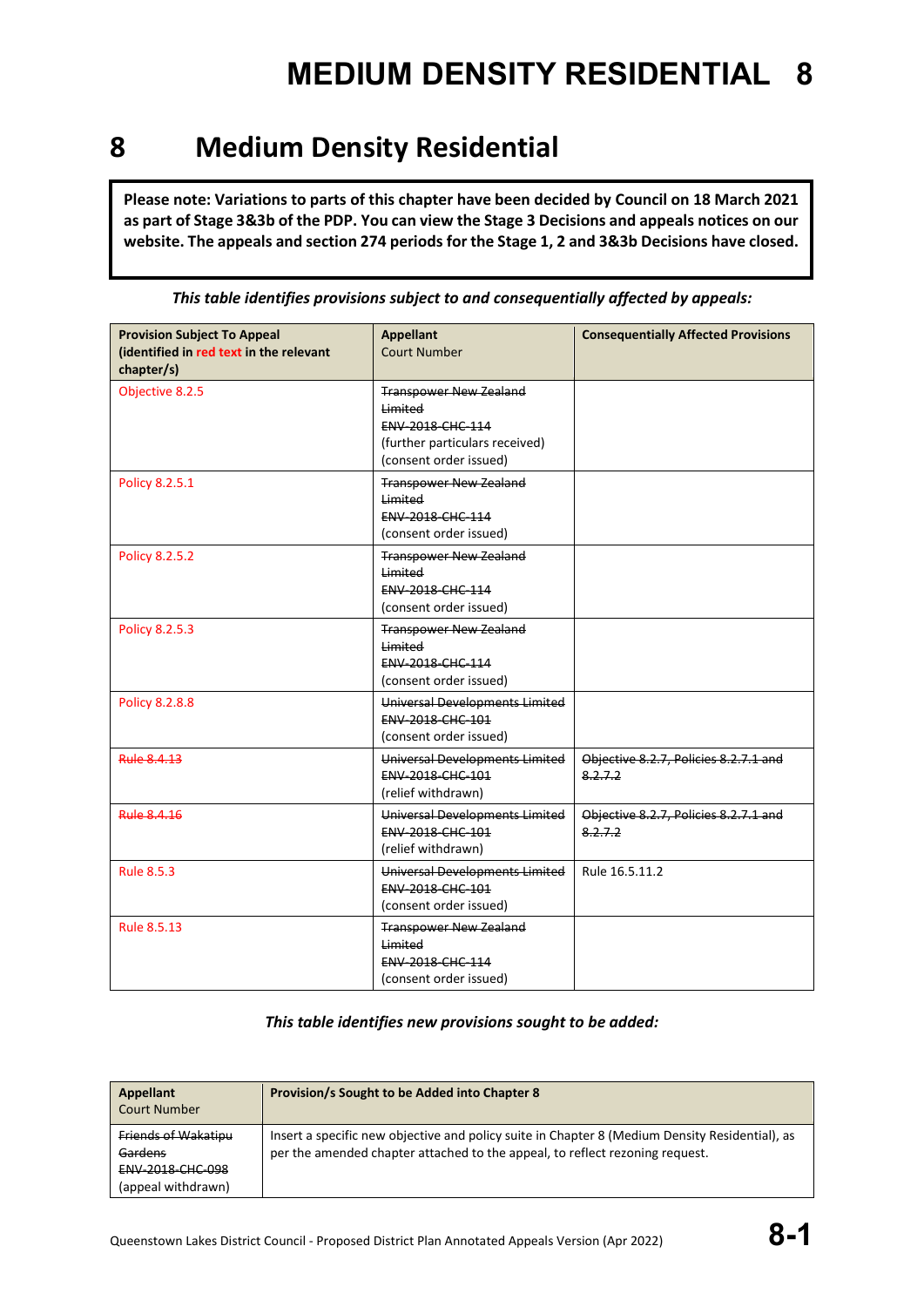| Universal<br>Developments Limited<br>ENV-2018-CHC-101<br>(relief withdrawn)    | Provide for community activities as a controlled activity.                                                                                                                                                                                                                                                                                                                                                                                                                                                                                                                                                                                                                                                                                                                                                                                                                                                                                                                                                                                                                                                                                                                                                                                                                                                                                                                                                                                                                                                                                                                                                                                                                                                                                                                                                                                                                                                                                   |
|--------------------------------------------------------------------------------|----------------------------------------------------------------------------------------------------------------------------------------------------------------------------------------------------------------------------------------------------------------------------------------------------------------------------------------------------------------------------------------------------------------------------------------------------------------------------------------------------------------------------------------------------------------------------------------------------------------------------------------------------------------------------------------------------------------------------------------------------------------------------------------------------------------------------------------------------------------------------------------------------------------------------------------------------------------------------------------------------------------------------------------------------------------------------------------------------------------------------------------------------------------------------------------------------------------------------------------------------------------------------------------------------------------------------------------------------------------------------------------------------------------------------------------------------------------------------------------------------------------------------------------------------------------------------------------------------------------------------------------------------------------------------------------------------------------------------------------------------------------------------------------------------------------------------------------------------------------------------------------------------------------------------------------------|
| Mount Crystal Limited<br>ENV-2018-CHC-097<br>(further particulars<br>received) | Apply a 12m building height limit to Lot 1 DP 9121                                                                                                                                                                                                                                                                                                                                                                                                                                                                                                                                                                                                                                                                                                                                                                                                                                                                                                                                                                                                                                                                                                                                                                                                                                                                                                                                                                                                                                                                                                                                                                                                                                                                                                                                                                                                                                                                                           |
| Airbnb Australia Pty Ltd<br>ENV-2019-CHC-061                                   | Amend the following permitted activity standards in the Lower Density Suburban Residential<br>(7.5.19), Medium Density Residential (8.5.18), High Density Residential (9.5.15), Arrowtown<br>Residential Historic Management (10.5.10), Large Lot Residential (11.5.14), Business Mixed<br>Use (16.5.13) and zones as follows:<br>Add a new standard: Must comply with the noise limits for the relevant zone in Rules 36.5.1<br>to 36.5.4 in Chapter 36 Noise.<br>Delete the following two standards:<br>. Must comply with minimum parking requirements of standard 29.8.9 in Chapter 29<br>Transport.<br>• Must not generate any vehicle movements by heavy vehicles, coaches or buses to and from<br>the site.                                                                                                                                                                                                                                                                                                                                                                                                                                                                                                                                                                                                                                                                                                                                                                                                                                                                                                                                                                                                                                                                                                                                                                                                                           |
| Airbnb Australia Pty Ltd<br>ENV-2019-CHC-061                                   | 1. Delete non-compliance activities status statements or letters in the 'non-compliance status'<br>column in Rules 7.5.19, 8.5.18, 9.5.15, 10.5.10, 11.5.14, 22.5.15, 23.5.13, 41.5.1.13, and<br>replace with 'C' to indicate controlled activity status for non-compliance.<br>2. Delete all matters of discretion listed in the 'non-compliance status' column in Rules 7.5.19,<br>8.5.18, 9.5.15, 10.5.10, 11.5.14, 22.5.15 and replace with the following; and add the following<br>to the 'non-compliance status' column of Rules 22.5.15, 23.5.13 and 41.5.1.13:<br>Control is reserved to:<br>a. The potential impact of the number of paying guests on site per night on the amenity<br>values of the neighbourhood;<br>b. The keeping of records of Homestay use, and availability of records for Council inspection;<br>and<br>c. Monitoring requirements, including imposition of an annual monitoring charge.<br>3. Amend Rules 21.9.6 and 24.5.22 as follows (in the 'non-compliance status' column):<br>Control is reserved to:<br>a. The scale of the activity, including the number of guests per night and the number guest<br>nights the activity operates in a 12 month period;<br>b. The management of noise, rubbish and outdoor activities;<br>a. The potential impact of the number of paying guests on site per night on the amenity<br>values of the neighbourhood;<br>and re-number (b) and (c) to (c) and (d).<br>4. Amend the 'non-compliance status' columns of rules 16.5.13, 42.5.10 and 43.5.15 as<br>follows:<br>Control is reserved to:<br>a. The potential impact of the number of paying guests on site per night on the amenity<br>values of the neighbourhood;<br>a. The location, nature and scale of activities;<br>b. The location, and provision, and screening of parking and access;<br>c. The management of noise, rubbish and outdoor activities;<br>and re-number (d) and (e) to (b) and (c). |
| Airbnb Australia Pty Ltd<br>ENV-2019-CHC-061                                   | 1. Amend the rules to provide for RVA as a permitted activity in all zones rather than<br>controlled, and delete the corresponding matters of control.<br>2. Introduce new permitted activity standards for RVA in these rules as follows:<br>. Must not exceed a cumulative total of 120 nights occupation by paying guests on a site per<br>12 month period.<br>. Must comply with the noise limits for the relevant zone in Rules 36.5.1 to 36.5.4 in Chapter<br>36 Noise.                                                                                                                                                                                                                                                                                                                                                                                                                                                                                                                                                                                                                                                                                                                                                                                                                                                                                                                                                                                                                                                                                                                                                                                                                                                                                                                                                                                                                                                                |
|                                                                                | . Where the RVA involves construction of a new residential dwelling, the RVA must comply                                                                                                                                                                                                                                                                                                                                                                                                                                                                                                                                                                                                                                                                                                                                                                                                                                                                                                                                                                                                                                                                                                                                                                                                                                                                                                                                                                                                                                                                                                                                                                                                                                                                                                                                                                                                                                                     |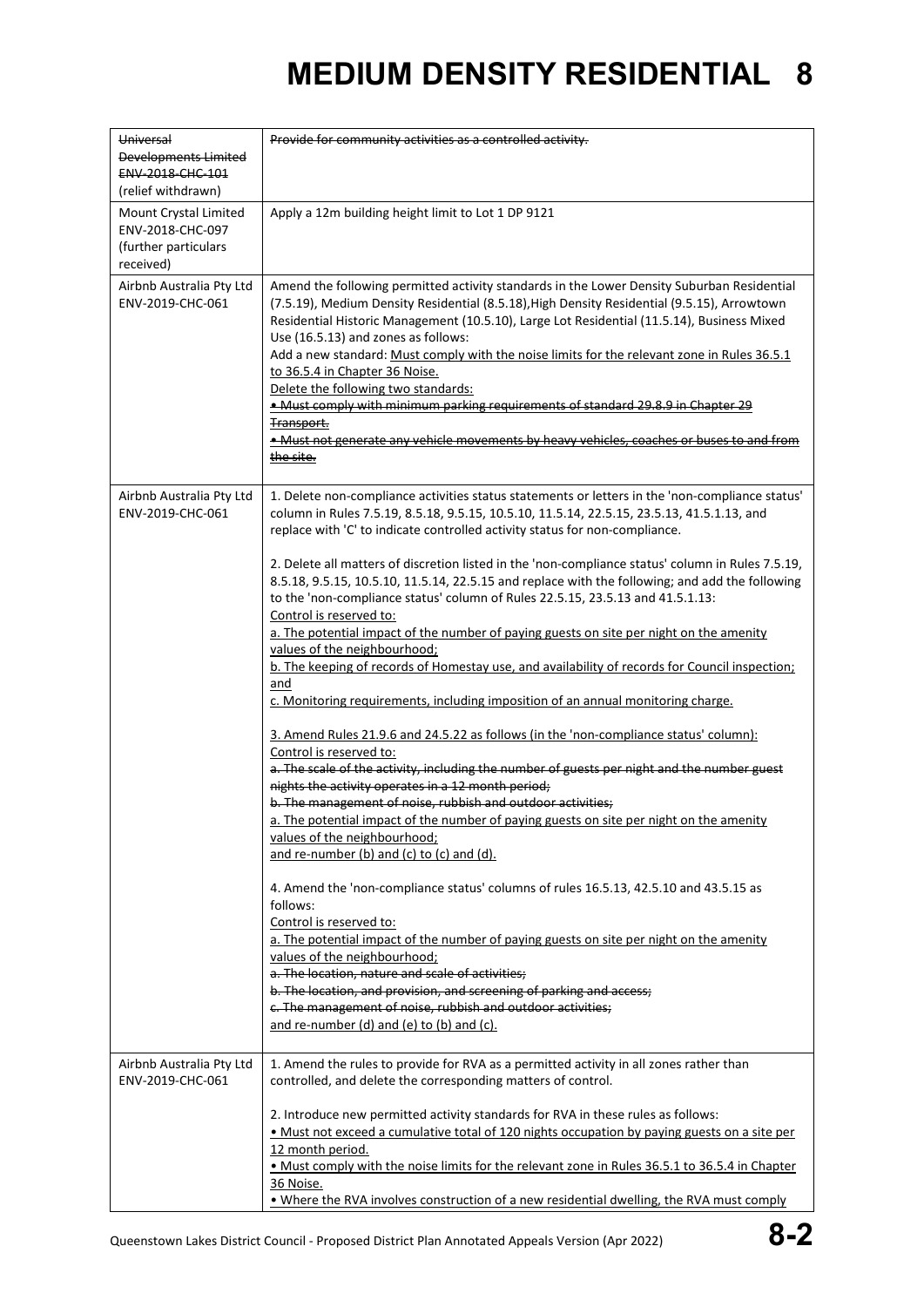|                                                            | with the minimum parking requirements for a residential unit and/or residential flat<br>(whichever is used for the residential visitor accommodation activity) in Chapter 29 Transport.<br>. The Council must be notified in writing prior to the commencement of a Residential Visitor<br>Accommodation activity.<br>. Up to date records of the Residential Visitor Accommodation activity must be kept,<br>including a record of the date and duration of guest stays and the number of guests staying<br>per night, and in a form that can be made available for inspection by the Council at 24 hours'<br>notice.       |
|------------------------------------------------------------|------------------------------------------------------------------------------------------------------------------------------------------------------------------------------------------------------------------------------------------------------------------------------------------------------------------------------------------------------------------------------------------------------------------------------------------------------------------------------------------------------------------------------------------------------------------------------------------------------------------------------|
| Airbnb Australia Pty Ltd<br>ENV-2019-CHC-061               | 1. For Rules 7.5.18; 8.5.17; 9.5.14; 10.5.9; 11.5.13:<br>a. delete all text within the 'non-compliance status' column except for the following two<br>matters (which have different numbering for each rule):<br>"The keeping of records of RVA use, and availability of records for Council inspection; and<br>Monitoring requirements, including imposition of an annual monitoring charge."                                                                                                                                                                                                                               |
|                                                            | b. Insert into the 'non-compliance status' column, above the two remaining matters<br>- 'C' (to indicate controlled activity status).<br>- the statement "Control is reserved to:"<br>- the following new matter of control: "The location and provision of parking and access for<br>the construction of new residential dwellings to be used for RVA"                                                                                                                                                                                                                                                                      |
|                                                            | 2. For Rules 16.5.12; 21.9.5; 24.5.20; 42.5.9; 43.5.14, within the 'non-compliance status'<br>column, make the following changes:<br>a. delete all matters of control, except the following two (which have different numbering for<br>each rule):<br>"The keeping of records of RVA use, and availability of records for Council inspection; and<br>Monitoring requirements, including imposition of an annual monitoring charge."<br>b. add the following new matter of control: "The location and provision of parking and access<br>for the construction of new residential dwellings to be used for RVA"                |
|                                                            | 3. For Rules 22.5.14; 23.5.12; 41.5.1.12, within the 'non-compliance status' column, make the<br>following changes:<br>a. delete "D" and replace with "C" (to indicate controlled activity status).<br>b. Add the following text: "Control is reserved to:"<br>c. Add the following matters of control:<br>a. The location and provision of parking and access for the construction of new residential<br>dwellings to be used for RVA;<br>b. The keeping of records of RVA use, and availability of records for Council inspection; and<br>c. Monitoring requirements, including imposition of an annual monitoring charge. |
| ENV-2019-CHC-061                                           | Airbnb Australia Pty Ltd   Add the following policy to the Medium Density Residential Zone in the group of policies<br>under objective 8.2.11:<br>Provide opportunities for low intensity residential visitor accommodation and homestays as a<br>contributor to the diversity of accommodation options available to visitors and to provide for<br>social and economic wellbeing.                                                                                                                                                                                                                                           |
| Well Smart Investments<br>Group<br>ENV-2019-CHC-062        | A suite of district plan provisions including new or stronger objectives and policies that<br>recognise the benefits of commercial visitor accommodation activities and development, and<br>provide for "visitor accommodation" in all zones, especially in the High Density, Medium<br>Density, and Town Centre Zones.                                                                                                                                                                                                                                                                                                      |
| <b>Well Smart Investments</b><br>Group<br>ENV-2019-CHC-062 | To enable visitor accommodation activities within the High Density Residential, Medium<br>Density Residential, and Town Centre Zones as a controlled activity or a restricted<br>discretionary activity if site and zone standards are breached. In the event that the High<br>Density Residential Zoning differs from that which was notified through Planning Map 37, the<br>submitter seeks to identify a visitor accommodation subzone over the area that was notified<br>as High Density.                                                                                                                               |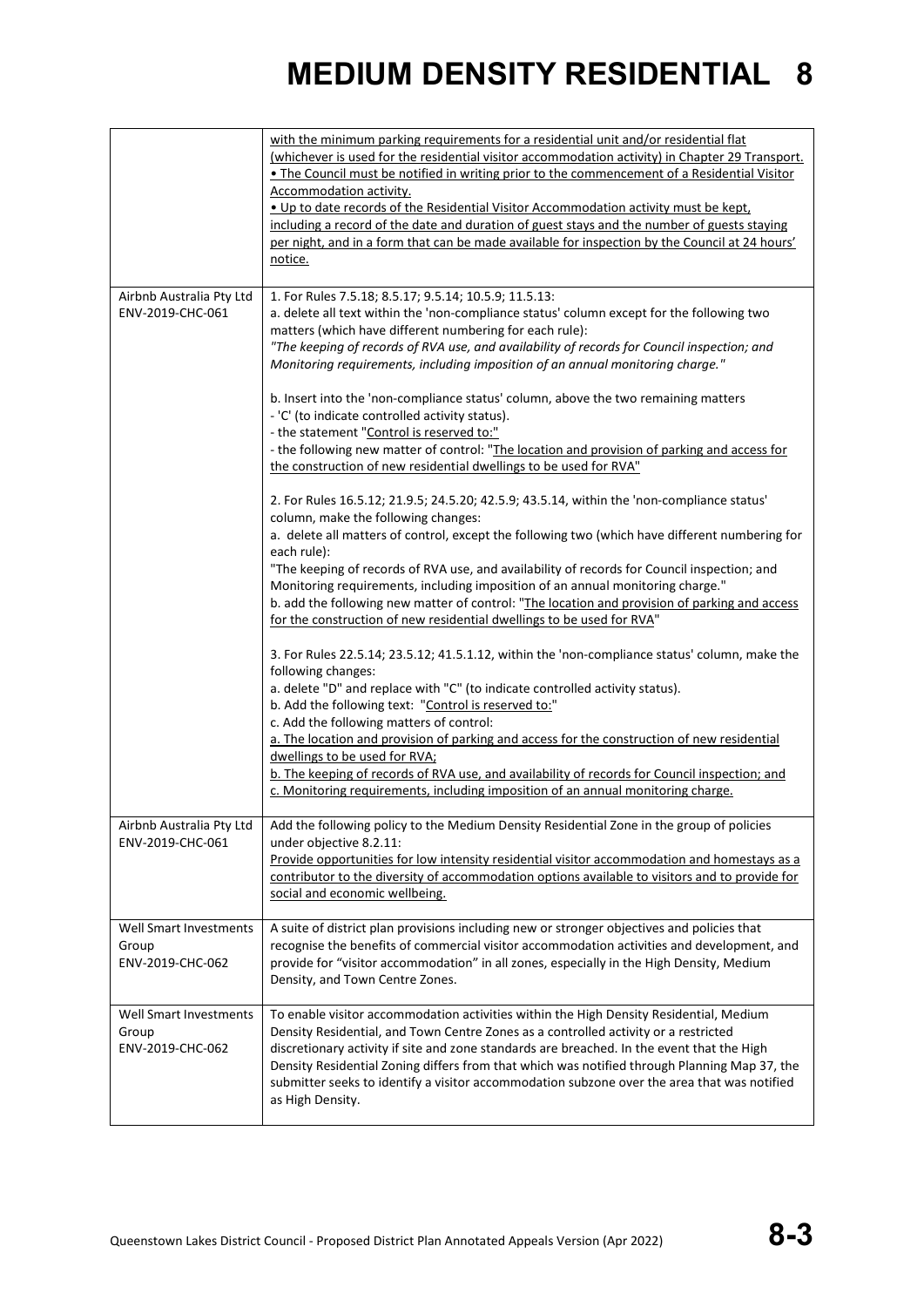*Note: the annotations in this chapter reflect the Council's interpretation of the provisions affected by appeals.*

#### **8.1 Zone Purpose**

The Medium Density Residential Zone has the purpose of providing land for residential development at greater density than the Lower Density Suburban Residential Zone. In conjunction with the High Density Residential Zone and Lower Density Suburban Residential Zone, this zone will play a key role in minimising urban sprawl and increasing housing supply. The zone will primarily accommodate residential land uses, but may also support limited non-residential activities where these enhance residential amenity or support an adjoining Town Centre, and do not impact on the primary role of the zone to provide housing supply.

The zone is situated in locations in Queenstown, Frankton, Arrowtown and Wānaka that are within identified urban growth boundaries, and easily accessible to local shopping zones, town centres or schools by public transport, cycling or walking. The Medium Density Residential Zone provides for an increased density of housing in locations that are supported by adequate existing or planned infrastructure.

The zone will enable a greater supply of diverse housing options for the District. The main forms of residential development anticipated are terrace housing, semi-detached housing and detached townhouses on small sites of 250m<sup>2</sup> or greater. The zone will undergo changes to existing densities and built from characteristics over time to provide for the social, economic, cultural and environmental wellbeing of the District's community. In particular, the zone will provide a greater diversity of housing options for smaller households including single persons, couples, small young families and older people seeking to downsize. It will also enable more rental accommodation for the growing population of transient workers in the District.

While providing for a higher density of development than is anticipated in the Lower Density Suburban Residential Zone, the zone incorporates development controls to ensure that the reasonable maintenance of amenity values is maintained. Building height will be generally two storeys.

Development will be required to achieve high standards of urban design, providing site responsive built forms and utilising opportunities to create vibrant public spaces and active transport connections (walking and cycling). In Arrowtown, where a resource consent is required, consideration will need to be given to the town's special character, and the design criteria identified by the Arrowtown Design Guidelines 2016.

Community activities are anticipated given the need for such activities within residential areas and the high degree of accessibility of the zone for residents.

Visitor accommodation is anticipated in the Visitor Accommodation Sub-Zones shown on the District Plan web mapping application, which have historically provided (and will continue to provide) important locations for visitor accommodation to meet the District's needs, and in the Wānaka Town Centre Transition Overlay. The sub-zones are located in residential areas, and applications for visitor accommodation activities and associated development must address matters that impact on residential amenity, including character, traffic and noise effects.

Visitor accommodation located outside of the Visitor Accommodation Sub-Zones and the Wānaka Town Centre Transition Overlay is restricted, although residential visitor accommodation is provided for in proximity to the Wānaka town centre.

The commercial letting of residential properties as short-term accommodation for paying guests on a year-round or permanent basis is restricted, where it would result in a loss of residential character,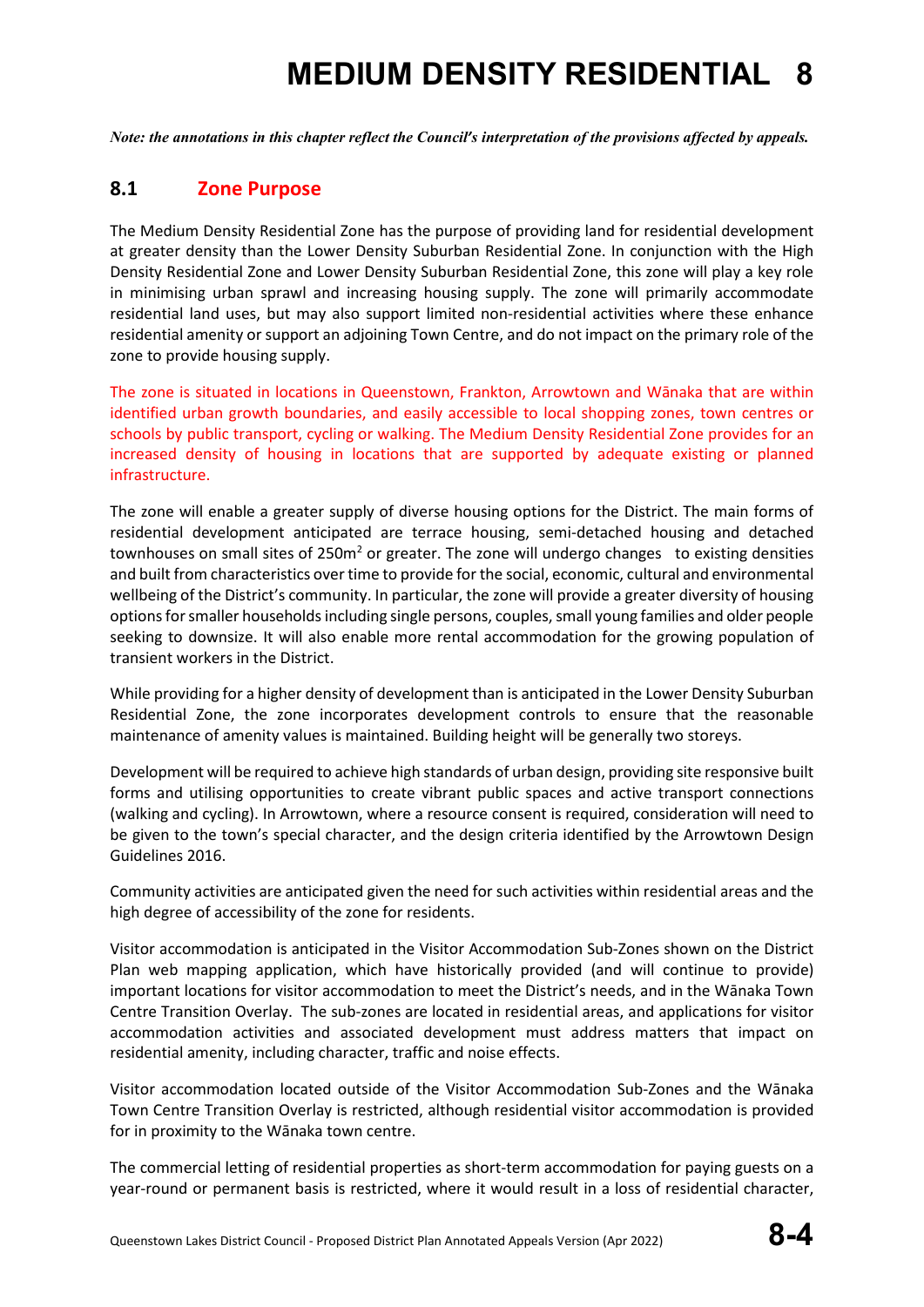cohesion and amenity values. Low intensity use of residential units, including residential flats, to accommodate paying guests is enabled, where the predominant residential character of the environment is retained and the residential values amenity of nearby residents are maintained.

Visitor accommodation is defined in the District Plan separately from accommodation activities involving paying guests occurring in residential units and residential flats, which are defined as Residential Visitor Accommodation and Homestay activities.

| Zone Purpose 8.1 and relief sought                                                                                                                                                                                                                                                                                                                                                                                                         | <b>Appellant</b><br><b>Court Number</b>                            |
|--------------------------------------------------------------------------------------------------------------------------------------------------------------------------------------------------------------------------------------------------------------------------------------------------------------------------------------------------------------------------------------------------------------------------------------------|--------------------------------------------------------------------|
| Site-specific relief as part of a requested rezoning:<br>Amend 8.1 Zone Purpose as follows:                                                                                                                                                                                                                                                                                                                                                | Universal<br>Developments Hawea<br>Limited ENV-2021-<br>CHC-037-03 |
| The zone is situated in locations in Queenstown, Frankton, Arrowtown and Wānaka and Hāwea<br>that are within identified urban growth boundaries, and easily accessible to local shopping<br>zones, town centres or schools by public transport, cycling or walking. The Medium Density<br>Residential Zone provides for an increased density of housing in locations that are supported<br>by adequate existing or planned infrastructure. |                                                                    |

#### **8.2 Objectives and Policies**

#### $8.2.1$ **Objective - Medium density development occurs close to employment centres which encourage travel via non-vehicular modes of transport or via public transport.**

#### **Policies**

- $8.2.1.1$ Provide opportunities for medium density housing close to town centres, local shopping zones, activity centres and public transport routes.
- $8.2.1.2$ Provide for compact development forms that encourage a diverse housing supply and contribute toward containing the outward spread of residential growth away from employment centres.
- 8.2.1.3 Enable increased densities where they are located within easy walking distance of employment centres and public transport routes, subject to environmental constraints including local topography, stability and waterways, that may justify a limitation in density or the extent of development.
- 8.2.1.4 Enable medium density development through a variety of different housing forms including terrace, semi- detached, duplex, townhouse, or small lot detached housing.
- $8.2.2$ **Objective - Development contributes to the creation of a new, high quality built character within the zone through quality urban design solutions which positively respond to the site, neighbourhood and wider context.**

#### **Policies**

 $8.2.2.1$ Ensure buildings address streets and other adjacent public space with limited presentation of unarticulated blank walls or facades to the street(s) or public space(s).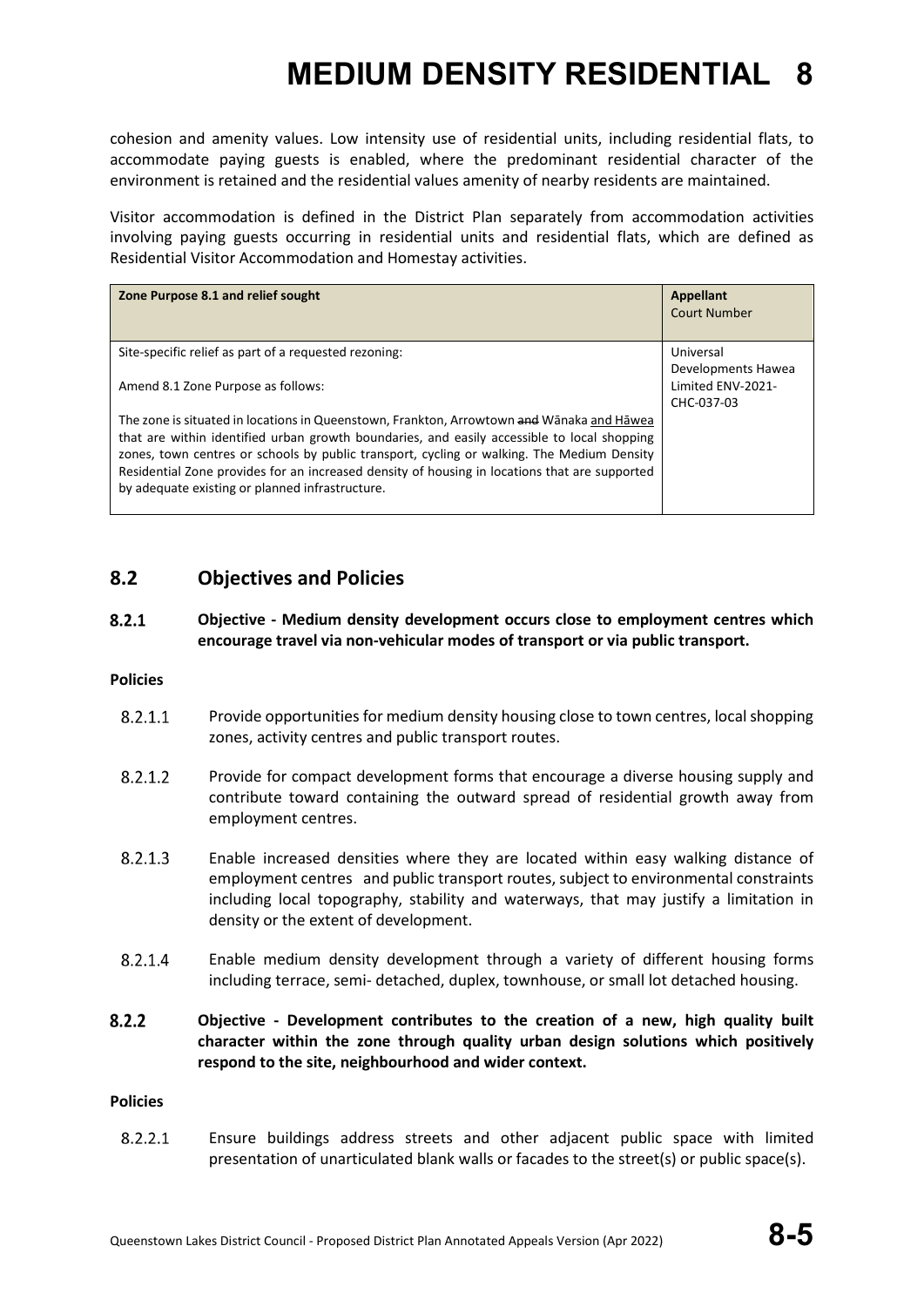- 8.2.2.2 Require visual connection with the street through the inclusion of windows, outdoor living areas, low profile fencing or landscaping.
- $8.2.2.3$ Ensure street frontages are not dominated by garaging through consideration of their width, design and proximity to the street boundary.
- $8.2.2.4$ Ensure developments reduce visual dominance effects through variation in facades and materials, roof form, building separation and recessions or other techniques.
- 8.2.2.5 Ensure landscaped areas are well designed and integrated into the design of developments, providing high amenity spaces for residents, and to soften the visual impact of development, with particular regard to any street frontage(s).
- 8.2.2.6 Require consideration of the relevant design elements identified in the Residential Zone Design Guide 2021.
- $8.2.3$ **Objective - Development provides high quality living environments for residents and provides reasonable maintenance of amenity values enjoyed on adjoining sites taking into account the changed future character intended within the zone.**

#### **Policies**

- 8.2.3.1 Apply permitted activity and resource consent requirements based on recession plane, building height, setbacks and site coverage controls as the primary means of ensuring reasonable maintenance of neighbours' privacy and amenity values.
- 8.2.3.2 Where a resource consent is required for new development, reasonably minimise the adverse effects of the new development on the amenity values enjoyed by occupants of adjoining sites, and have particular regard to the maintenance of privacy for occupants of the development site and neighbouring sites through the application of setbacks, offsetting of habitable room windows from one another, screening or other means.
- $8.2.3.3$ Ensure development along the western side of Designation  $270<sup>1</sup>$  $270<sup>1</sup>$  $270<sup>1</sup>$  has the least possible impact on views from the formed walkway to the west toward Lake Wānaka and beyond, and generally limit development on land immediately adjoining the western side of Designation 270 to the permitted building height, recession plane, site coverage and setback limits (including between units) to achieve this.
- 8.2.4 **Objective - In Arrowtown medium density development occurs in a manner compatible with the town's character.**

<span id="page-5-0"></span><sup>1</sup> Running south from Aubrey Road, Wanaka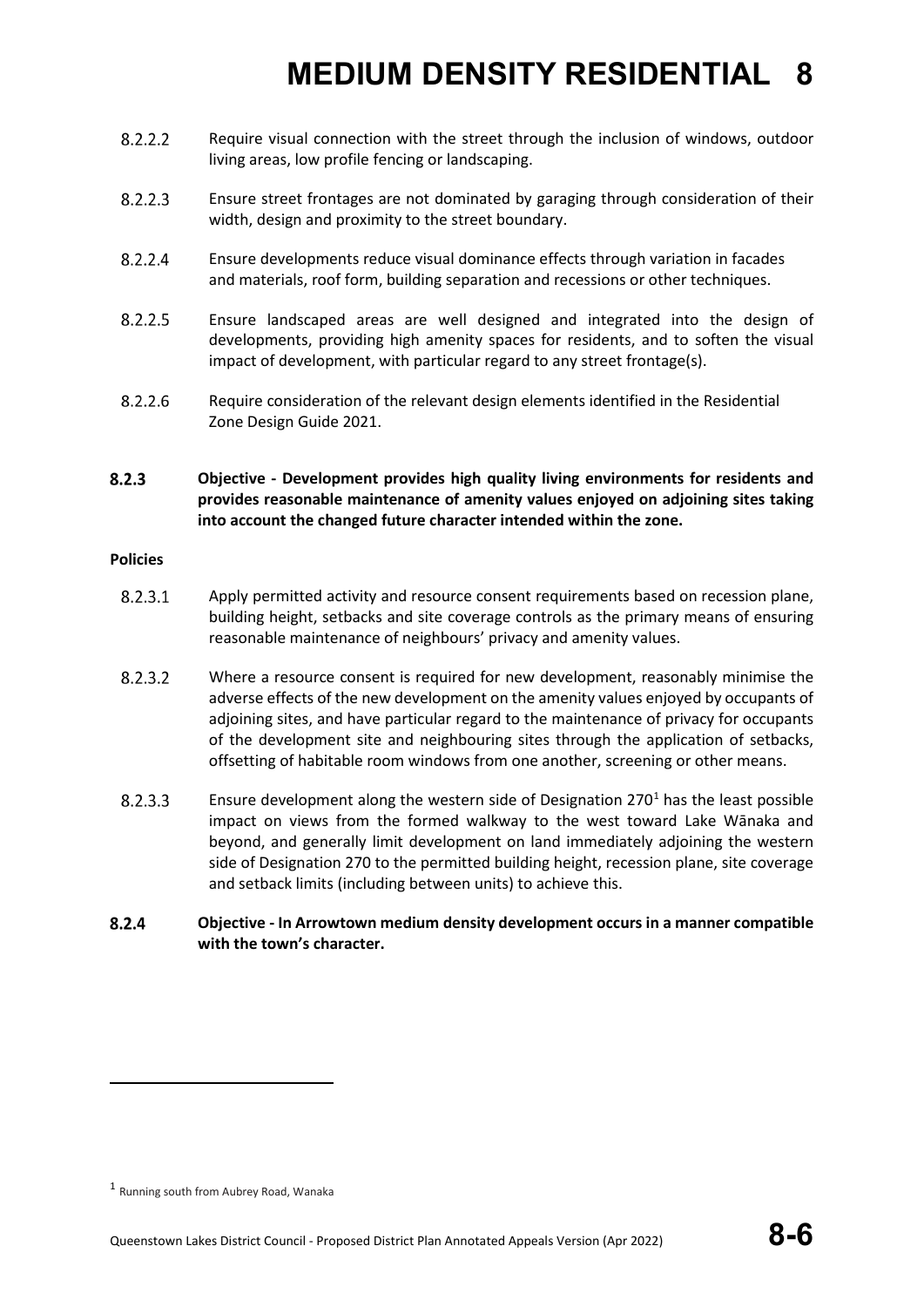#### **Policies**

- 8.2.4.1 Ensure development, including infill housing, community activities and commercial development is of a form that is compatible with the existing character of Arrowtown guided by the Arrowtown Design Guidelines 2016 with particular regard given to:
	- a. building design and form;
	- b. scale, layout and relationship of buildings to the street frontage(s);
	- c. materials and landscape response(s) including how landscaping softens the building mass relative to any street frontage(s).
- 8.2.4.2 Avoid flat roofed dwellings in Arrowtown.

#### **Objective - Development efficiently utilises existing infrastructure and minimises**   $8.2.5$ **impacts on infrastructure networks.**

| Objective 8.2.5 and relief sought                                                                                                                 | Appellant<br><b>Court Number</b>                                                                                                             | Consequentially<br><b>Affected Provisions</b> |
|---------------------------------------------------------------------------------------------------------------------------------------------------|----------------------------------------------------------------------------------------------------------------------------------------------|-----------------------------------------------|
| Amend Objective 8.2.5:<br>Development efficiently utilises existing infrastructure and minimises<br>impacts on infrastructure transport networks. | <b>Transpower New</b><br><b>Zealand Limited</b><br>ENV-2018-CHC-114<br>(as per further<br>particulars received)<br>(consent order<br>issued) |                                               |

#### **Policies**

 $8.2.5.1$ Ensure access and vehicle parking is located and designed to optimise safety and efficiency of the road network and minimise adverse effects on on-street vehicle parking.

| Policy 8.2.5.1 and relief sought                                                             | Appellant<br><b>Court Number</b>                                                                        | Consequentially<br><b>Affected Provisions</b> |
|----------------------------------------------------------------------------------------------|---------------------------------------------------------------------------------------------------------|-----------------------------------------------|
| Amend Policy 8.2.5.1 to give effect to the Objective and Policies 10<br>and 11 of the NPSET. | <b>Transpower New</b><br><b>Zealand Limited</b><br><b>ENV 2018 CHC 114</b><br>(consent order<br>issued) |                                               |

 $8.2.5.2$ Ensure development is designed consistent with the capacity of existing infrastructure networks and where practicable incorporates low impact approaches to stormwater management and efficient use of potable water.

| Policy 8.2.5.2 and relief sought | Appellant<br><b>Court Number</b> | Consequentially<br><b>Affected</b> |
|----------------------------------|----------------------------------|------------------------------------|
|                                  |                                  | <b>Provisions</b>                  |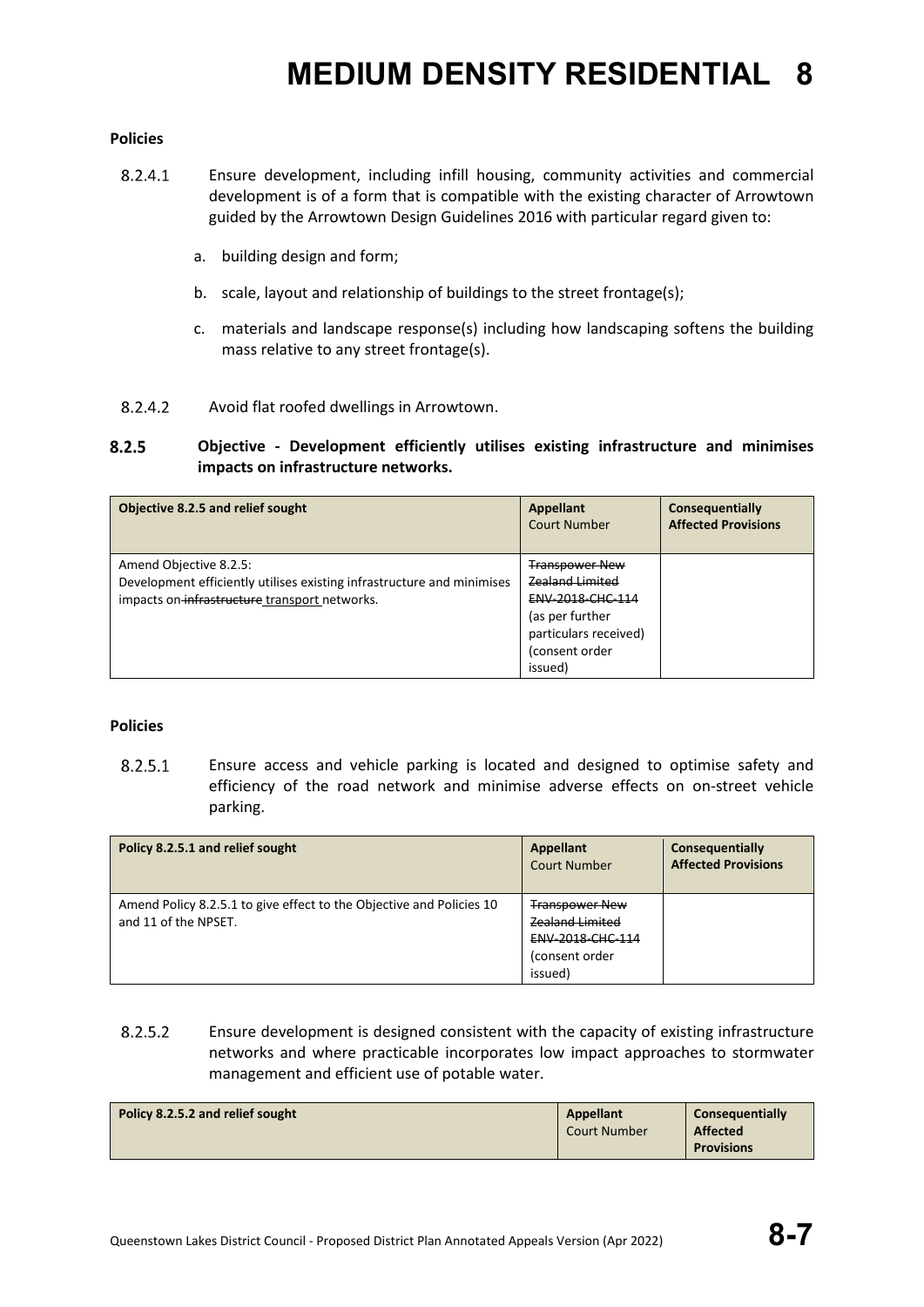| Amend Policy 8.2.5.2 to give effect to the Objective and Policies 10 and 11 | <b>Transpower New</b>  |
|-----------------------------------------------------------------------------|------------------------|
| of the NPSET.                                                               | <b>Zealand Limited</b> |
|                                                                             | ENV-2018-CHC-114       |
|                                                                             | (consent order         |
|                                                                             | (issued                |
|                                                                             |                        |

8.2.5.3 Integrate development with all transport networks and in particular, and where practicable, improve connections to public transport services and active transport networks (tracks, trails, walkways and cycleways).

| Policy 8.2.5.3 and relief sought                                                             | Appellant<br><b>Court Number</b>                                                          | Consequentially<br><b>Affected</b><br><b>Provisions</b> |
|----------------------------------------------------------------------------------------------|-------------------------------------------------------------------------------------------|---------------------------------------------------------|
| Amend Policy 8.2.5.3 to give effect to the Objective and Policies 10 and 11<br>of the NPSET. | <b>Transpower New</b><br>Zealand Limited<br>ENV-2018-CHC-114<br>(consent order<br>issued) |                                                         |

#### 8.2.6 **Objective - Community activities serving the needs of people within the zone locate within the zone on sites where adverse effects are compatible with residential amenity values.**

#### **Policies**

- 8.2.6.1 Enable the establishment of community activities where adverse effects on residential amenity values including noise, traffic, lighting, glare and visual impact can be avoided or mitigated.
- 8.2.6.2 Ensure any community activities occur in areas which are capable of accommodating traffic, parking and servicing to a level which maintains residential amenity values.
- 8.2.6.3 Ensure any community activities are of a design, scale and appearance compatible with a residential context.

#### $8.2.7$ **Objective - Commercial development is small scale and generates minimal adverse effects on residential amenity values.**

#### **Policies**

- $8.2.7.1$ Provide for commercial activities, including home occupation activities, that directly serve the day-to-day needs of local residents, or enhance social connection and vibrancy of the residential environment, provided these do not undermine residential amenity values or the viability of any nearby Town Centre.
- 8.2.7.2 Ensure that any commercial development is of low scale and intensity, and does not undermine the local transport network or availability of on-street vehicle parking for non-commercial use.
- $8.2.7.3$ Ensure that the noise effects from commercial activities are compatible with the surrounding environment and residential amenity values.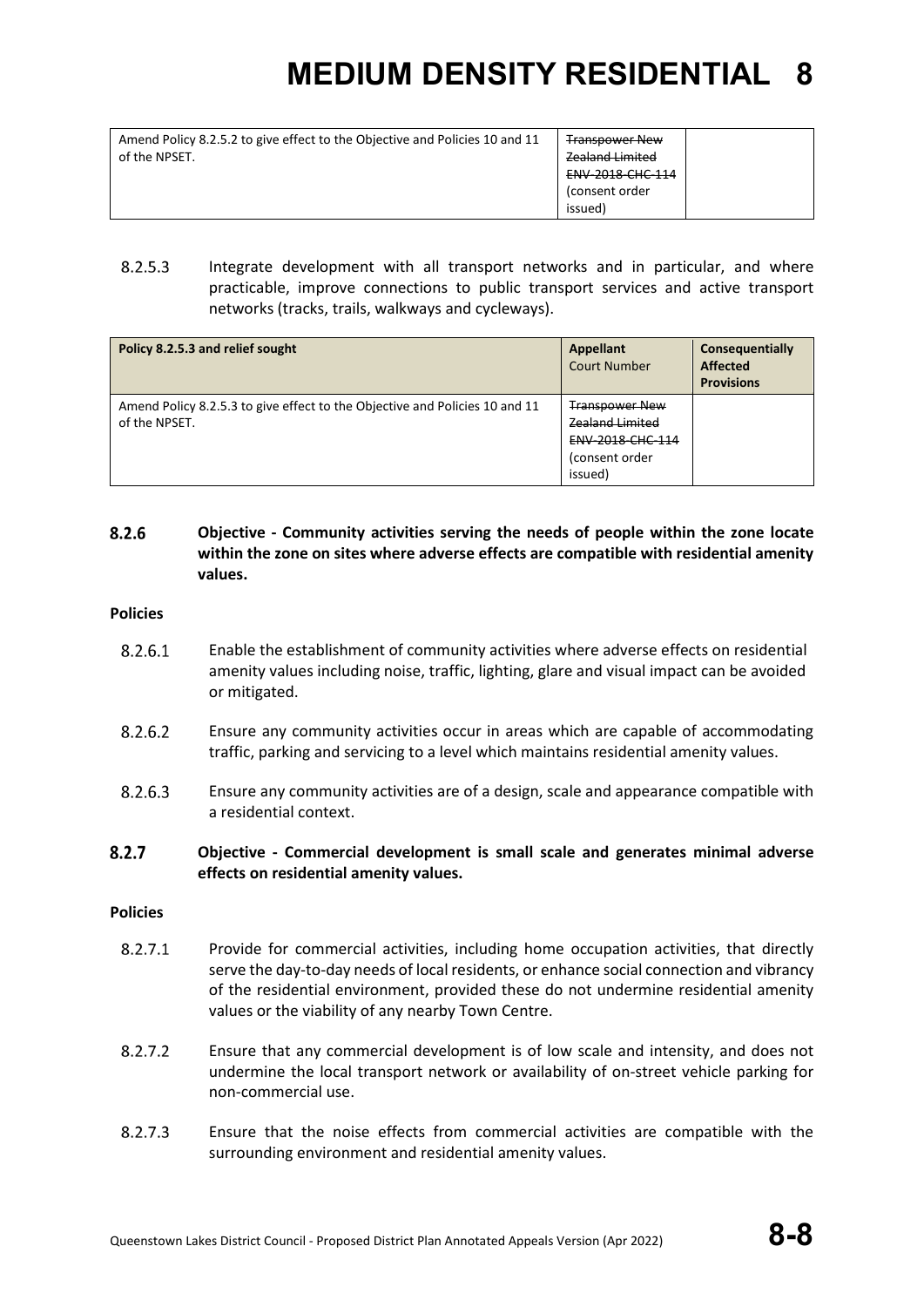- 8.2.7.4 Ensure that commercial development is of a design, scale and appearance that is compatible with its surrounding residential context.
- $8.2.8$ **Objective - A high quality residential environment at Frankton North that is integrated with the surrounding roading network, pedestrian and cycle access, and appropriate servicing.**

#### **Policies**

- 8.2.8.1 Ensure subdivision and development is undertaken in accordance with the Frankton North Structure Plan (Schedule 27.13.9) to promote integration and provision of access to and throughout Frankton North.
- 8.2.8.2 Encourage a low impact stormwater design that utilises on-site treatment and storage / dispersal approaches.
- 8.2.8.3 Avoid the impacts of stormwater discharges on the State Highway network.
- 8.2.8.4 Provide for safe transport connections that:
	- a. avoid any new access to the State Highway;
	- b. integrate with the pedestrian and cycle path as shown on the Frankton North Structure Plan (Schedule 27.13.9). and the road network and public transport routes on the southern side of State Highway 6; and
	- c. ensure that, where direct access to the primary road shown on the Frankton North Structure Plan (Schedule 27 .13.9) is not available, the standard and layout of Internal Road connections are of a form that accounts for long-term traffic demand without the need for subsequent retrofitting or upgrade.

Note: Attention is drawn to the need to consult with the New Zealand Transport Agency (NZTA) prior to determining an internal and external road network design under this policy.

Note: Attention is drawn to the need to obtain a Section 93 notice from the NZ Transport Agency for all subdivisions on adjoining State Highways which are declared Limited Access Roads. The NZ Transport Agency should be consulted and a request made for a notice under Section 93 of the Government Roading Powers Act 1989.

| Policy 8.2.8.8 and relief sought                                 | Appellant<br><b>Court Number</b>                                                       | <b>Consequentially Affected</b><br><b>Provisions</b> |
|------------------------------------------------------------------|----------------------------------------------------------------------------------------|------------------------------------------------------|
| Delete Policy 8.2.8.8 or amend to clarify its intent and effect. | Universal<br>Developments Limited<br><b>ENV 2018 CHC 101</b><br>(consent order issued) |                                                      |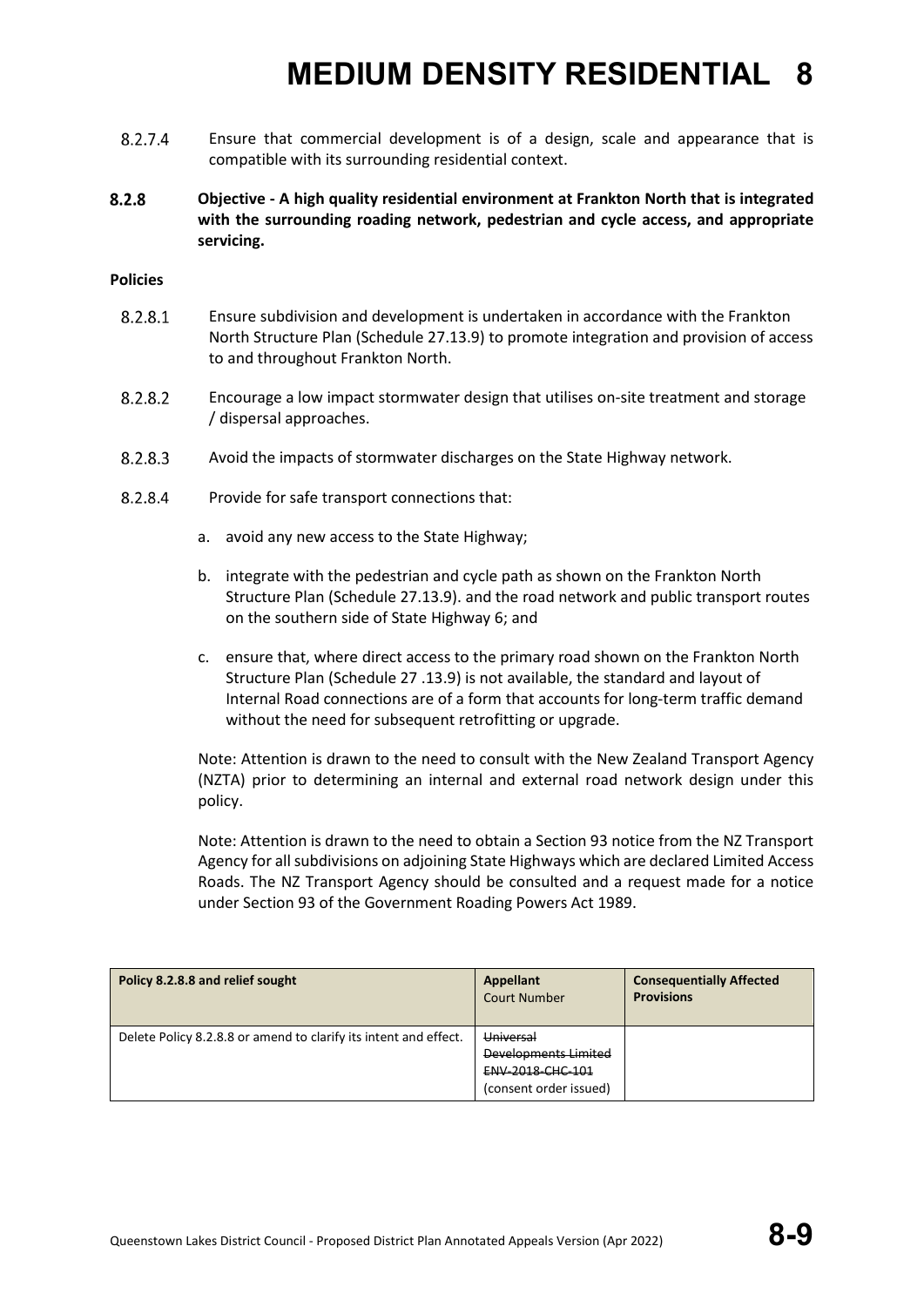8.2.9 **Objective – Non-residential developments which support the role of the Town Centre and are compatible with the transition to residential activities are located within the Wānaka Town Centre Transition Overlay.**

#### **Policies**

- 8.2.9.1 Enable non-residential activities to establish in a discrete area of residential-zoned land adjoining the Wānaka Town Centre, where these activities suitably integrate with and support the role of the Town Centre.
- 8.2.9.2 Require non-residential and mixed use activities to provide a quality built form which activates the street, minimises the visual dominance of parking and adds visual interest to the urban environment.
- 8.2.9.3 Ensure the amenity values of adjoining residential properties outside of the Wānaka Town Centre Transition Overlay are maintained through design and the application of setbacks.

#### 8.2.10 **Objective – Manage the development of land within noise affected environments to ensure mitigation of noise and reverse sensitivity effects.**

#### **Policies**

- 8.2.10.1 Require as necessary all new and altered buildings for Activities Sensitive to Road Noise located close to any State Highway to be designed to provide protection from sleep disturbance and to otherwise maintain reasonable amenity values for occupants.
- 8.2.10.2 Require all new and altered buildings containing an Activity Sensitive to Aircraft Noise (ASAN) located within the Queenstown Airport Air Noise Boundary or Outer Control Boundary to be designed and built to achieve an internal design sound level of 40 dB Ldn.

#### 8.2.11 **Objective - Visitor accommodation, residential visitor accommodation and homestays are enabled at locations, and at a scale, intensity and frequency, that maintain the residential character and amenity values of the zone.**

- 8.2.11.1 Provide for visitor accommodation and residential visitor accommodation in the Visitor Accommodation Sub-Zones and the Wānaka Town Centre Transition Overlay Sub-Zones, and for residential visitor accommodation in proximity to the Wānaka town centre, that are appropriate for the medium density residential environment, ensuring that adverse effects on residential amenity values are avoided, remedied or mitigated.
- 8.2.11.2 Restrict the establishment of visitor accommodation in locations outside the Visitor Accommodation Sub-Zones and the Wānaka Town Centre Transition Overlay to ensure that the zone maintains a residential character.
- 8.2.11.3 Ensure that residential visitor accommodation and homestays are of a scale and character that are compatible with the surrounding residential context and maintain residential character and amenity values.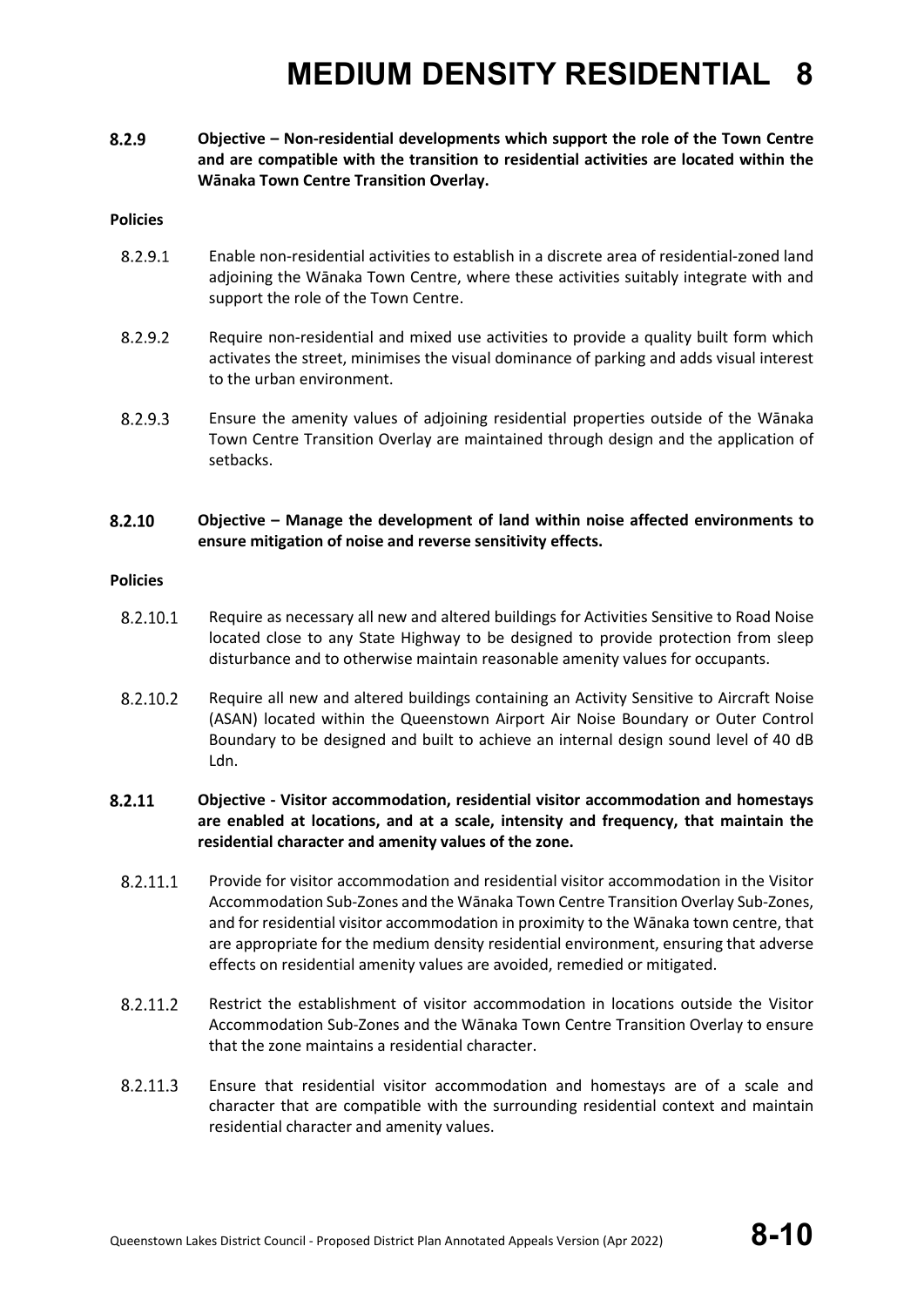8.2.11.4 Manage the effects of residential visitor accommodation and homestays outside the Visitor Accommodation Sub-Zone by controlling the scale, intensity and frequency of use and those effects that differentiate them from residential activities.

#### **8.3 Other Provisions and Rules**

#### $8.3.1$ **District Wide**

Attention is drawn to the following District Wide chapters.

| 1 Introduction          | 2 Definitions                                             | 3 Strategic Direction               |
|-------------------------|-----------------------------------------------------------|-------------------------------------|
| 4 Urban Development     | 5 Tangata Whenua                                          | 6 Landscapes and Rural<br>Character |
| 25 Earthworks           | 26 Historic Heritage                                      | 27 Subdivision                      |
| 28 Natural Hazards      | 29 Transport                                              | 30 Energy and utilities             |
| 31 Signs                | 32 Protected Trees                                        | 33 Indigenous Vegetation            |
| 34 Wilding Exotic Trees | 35 Temporary Activities and<br><b>Relocated Buildings</b> | 36 Noise                            |
| 37 Designations         | District Plan web mapping<br>application                  |                                     |

#### $8.3.2$ **Interpreting and Applying the Rules**

- 8.3.2.1 A permitted activity must comply with all the rules listed in the Activity and Standards tables, and any relevant district wide rules, otherwise a resource consent will be required.
- 8.3.2.2 Where an activity does not comply with a Standard listed in the Standards table, the activity status identified by the Non-Compliance Status column shall apply.
- 8.3.2.3 Where an activity breaches more than one Standard, the most restrictive status shall apply to the Activity.
- 8.3.2.4 Additional activities are provided for in the Wānaka Town Centre Transition Overlay and apply in addition to the other activities provided for throughout the zone. In the event of any inconsistency arising, the more specific Wānaka Town Centre Transitional Overlay rules shall prevail.
- 8.3.2.5 Proposals for development resulting in more than one (1) residential unit per site shall demonstrate that each residential unit is fully contained within the identified net area for each unit.
- 8.3.2.6 Each residential unit may include a single residential flat and any other accessory buildings.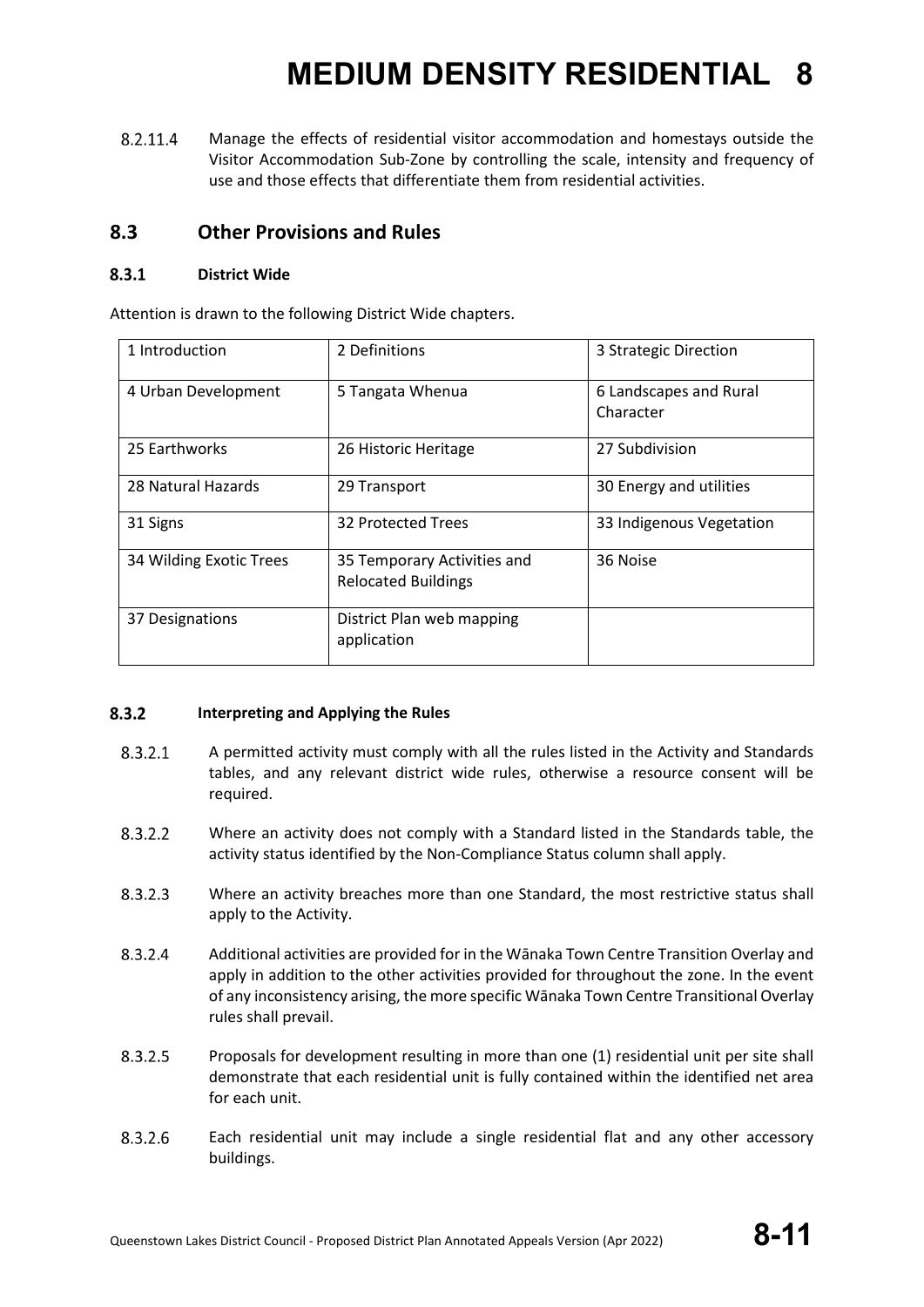- 8.3.2.7 The status of any Plantation Forestry will be determined by the Resource Management (National Environmental Standards for Plantation Forestry) Regulations 2017.
- 8.3.2.8 References to Visitor Accommodation Sub-Zones in this Chapter only apply to the subzones within the Medium Density Residential Zone.
- 8.3.2.9 The following abbreviations are used within this Chapter.

|           | Permitted                       |           | Controlled    |
|-----------|---------------------------------|-----------|---------------|
| - RD      | <b>Restricted Discretionary</b> |           | Discretionary |
| <b>NC</b> | Non Complying                   | <b>PR</b> | Prohibited    |

- 8.3.2.9A Compliance with the New Zealand Electrical Code of Practice for Electrical Safe Distances ("NZECP34:2001") is mandatory under the Electricity Act 1992. All activities, such as buildings, earthworks and conductive fences regulated by NZECP34: 2001, including any activities that are otherwise permitted by the District Plan must comply with this legislation. Chapter 30 Energy and Utilities part 30.3.3.2.c has additional information in relation to activities and obligations under NZECP34:2001.
- 8.3.2.10 For sites in Arrowtown, the Arrowtown Design Guidelines 2016 apply, instead of the Residential Design Guide 2021.

#### **8.4 Rules - Activities**

|       | Activities located in the Medium Density Residential Zone                                                                                                                                                                                                                                                                                           | <b>Activity</b><br><b>Status</b> |
|-------|-----------------------------------------------------------------------------------------------------------------------------------------------------------------------------------------------------------------------------------------------------------------------------------------------------------------------------------------------------|----------------------------------|
| 8.4.1 | Commercial activities in the Wānaka Town Centre Transition Overlay                                                                                                                                                                                                                                                                                  | P                                |
| 8.4.2 | Community activities in the Wānaka Town Centre Transition Overlay                                                                                                                                                                                                                                                                                   | P                                |
| 8.4.3 | Home occupations                                                                                                                                                                                                                                                                                                                                    | P                                |
| 8.4.4 | Informal airports for emergency landings, rescues and fire fighting                                                                                                                                                                                                                                                                                 | P                                |
| 8.4.5 | In the Wānaka Town Centre Transition Overlay, Licenced Premises for the<br>consumption of alcohol on the premises between the hours of 8am and<br>11pm, and also to:<br>i. any person who is residing (permanently or temporarily) on the<br>premises;<br>ii. any person who is present on the premises for the purpose of dining<br>up until 12am. | P                                |
| 8.4.6 | Residential unit<br>8.4.6.1 One (1) per site in Arrowtown (see Rule 8.4.10.1).<br>8.4.6.2 For all locations outside of Arrowtown, three (3) or less per site.<br>Note: Additional rates and development contributions may apply for<br>multiple units located on one site.                                                                          | P                                |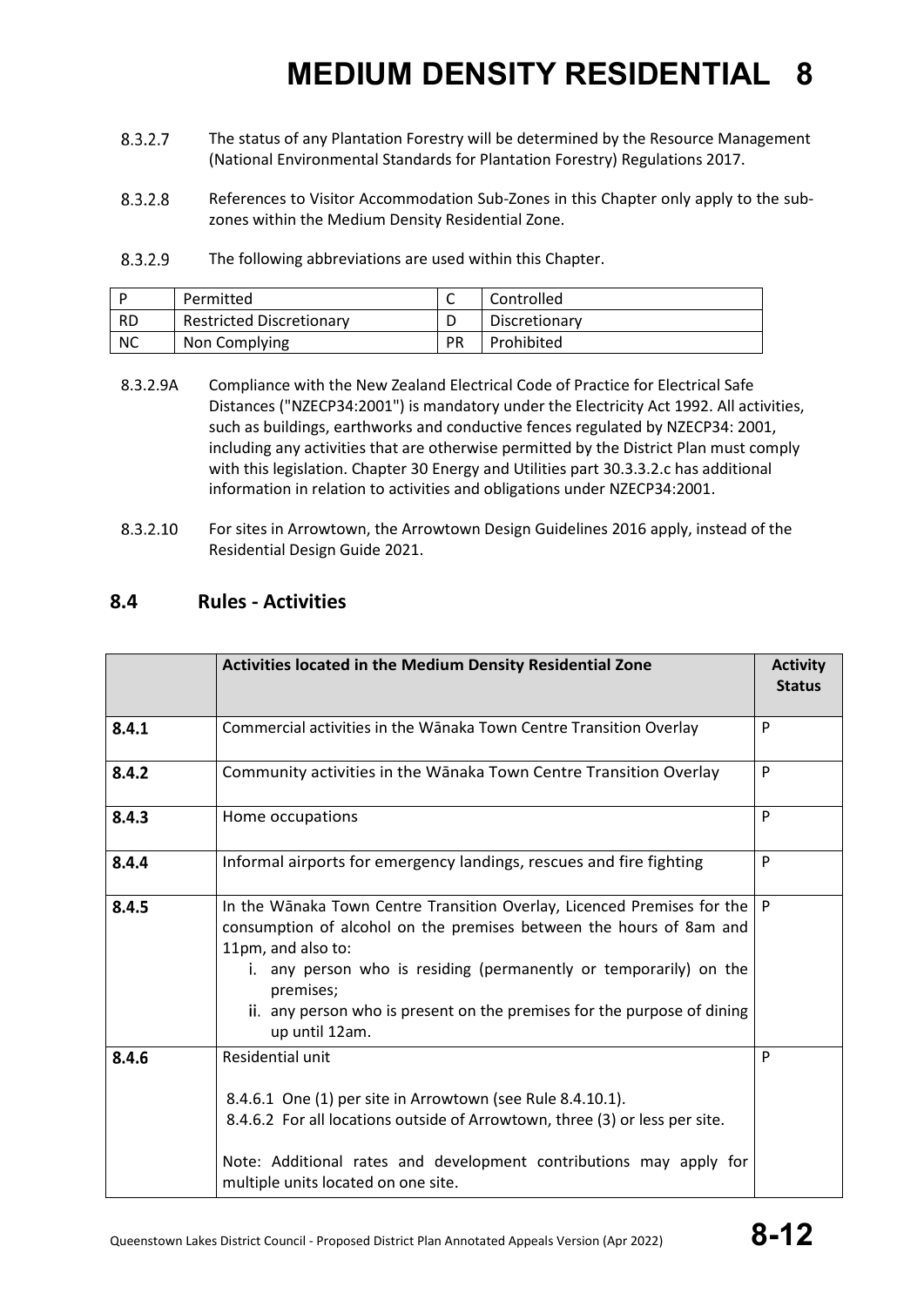|                                                                                                                                                                                                                                                                                 | Activities located in the Medium Density Residential Zone                                                                                                                                                                                                                                                                                                                                                                                                                                                                                                                                                                                                                                                                                                                                                                                                                                                                       |                          |              |
|---------------------------------------------------------------------------------------------------------------------------------------------------------------------------------------------------------------------------------------------------------------------------------|---------------------------------------------------------------------------------------------------------------------------------------------------------------------------------------------------------------------------------------------------------------------------------------------------------------------------------------------------------------------------------------------------------------------------------------------------------------------------------------------------------------------------------------------------------------------------------------------------------------------------------------------------------------------------------------------------------------------------------------------------------------------------------------------------------------------------------------------------------------------------------------------------------------------------------|--------------------------|--------------|
| 8.4.7                                                                                                                                                                                                                                                                           | Homestays                                                                                                                                                                                                                                                                                                                                                                                                                                                                                                                                                                                                                                                                                                                                                                                                                                                                                                                       |                          |              |
| 8.4.7A                                                                                                                                                                                                                                                                          | <b>Residential Visitor Accommodation</b><br>Control is reserved to:<br>a. The scale of the activity, including the number of guests on site per<br>night;<br>b. The management of noise, use of outdoor areas, rubbish and recycling;<br>c. The location, provision, use and screening of parking and access;<br>d. The compliance of the residential unit with the Building Code as at the<br>date of the consent;<br>e. Health and safety provisions in relation to guests;<br>f. Guest management and complaints procedures;<br>g. The keeping of records of RVA use, and availability of records for Council<br>inspection; and<br>h. Monitoring requirements, including imposition of an annual monitoring                                                                                                                                                                                                                 |                          | $\mathsf{C}$ |
| charge.<br>Rule 8.4.7A and relief sought<br><b>Appellant</b><br><b>Court Number</b><br>Amend the rules to provide for RVA as a permitted<br>activity in all zones rather than controlled, and delete<br>ENV-2019-CHC-061<br>the corresponding matters of control. Introduce new |                                                                                                                                                                                                                                                                                                                                                                                                                                                                                                                                                                                                                                                                                                                                                                                                                                                                                                                                 | Airbnb Australia Pty Ltd |              |
| 8.4.8                                                                                                                                                                                                                                                                           | permitted activity standards.<br>Buildings in the Wānaka Town Centre Transition Overlay<br>Discretion is restricted to:<br>a. external design and appearance including the achievement of a<br>development that is compatible with the town centre transitional<br>context, integrating any relevant views or view shafts;<br>b. the external appearance of buildings, including that the use of stone,<br>schist, plaster or natural timber be encouraged;<br>privacy for occupants of the subject site and neighbouring sites;<br>c.<br>d. street activation;<br>e. where a site is subject to any natural hazard and the proposal results<br>in an increase in gross floor area:<br>i.<br>the nature and degree of risk the hazard(s) pose to<br>people and property;<br>whether the proposal will alter the risk to any site; and<br>ii.<br>iii. the extent to which such risk can be avoided or<br>sufficiently mitigated. |                          | <b>RD</b>    |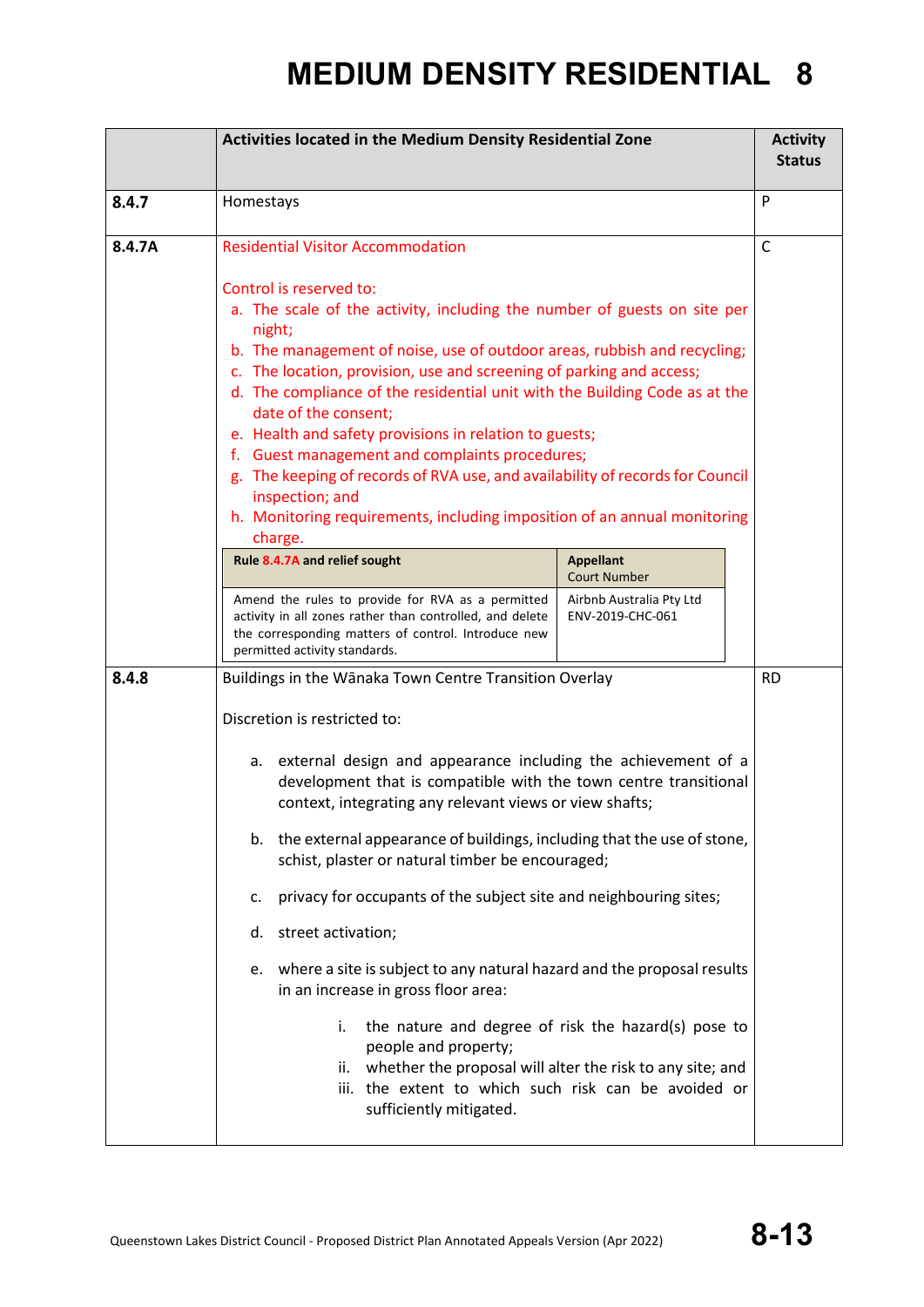|       | Activities located in the Medium Density Residential Zone                                                                          |                                                   |           |  |  |
|-------|------------------------------------------------------------------------------------------------------------------------------------|---------------------------------------------------|-----------|--|--|
| 8.4.9 | Commercial Activities in Queenstown, Frankton or Wānaka:100m2 or less<br>gross floor area                                          |                                                   | <b>RD</b> |  |  |
|       | Discretion is restricted to all of the following:                                                                                  |                                                   |           |  |  |
|       | a. benefits of the commercial activity in servicing the day-to-day needs<br>of local residents;                                    |                                                   |           |  |  |
|       | b. hours of operation;                                                                                                             |                                                   |           |  |  |
|       | c. parking, traffic and access;                                                                                                    |                                                   |           |  |  |
|       | d. noise;                                                                                                                          |                                                   |           |  |  |
|       | e. design, scale and appearance;                                                                                                   |                                                   |           |  |  |
|       | f. where a site is subject to any natural hazard and the proposal results<br>in an increase in gross floor area;                   |                                                   |           |  |  |
|       | i. the nature and degree of risk the hazard(s) pose to people<br>and property;                                                     |                                                   |           |  |  |
|       | ii. whether the proposal will alter the risk to any site; and<br>iii. the extent to which such risk can be avoided or sufficiently |                                                   |           |  |  |
|       | mitigated.                                                                                                                         |                                                   |           |  |  |
|       | Rule 8.4.9 and relief sought<br><b>Appellant</b><br><b>Court Number</b>                                                            |                                                   |           |  |  |
|       | Site-specific relief as part of a requested rezoning:                                                                              | Universal Developments<br>Hawea Limited ENV-2021- |           |  |  |
|       | Delete Rule 8.4.9 as follows:<br>CHC-037-03                                                                                        |                                                   |           |  |  |
|       | Commercial Activities in Queenstown, Frankton or<br>Wanaka:100m2 or less gross floor area RD                                       |                                                   |           |  |  |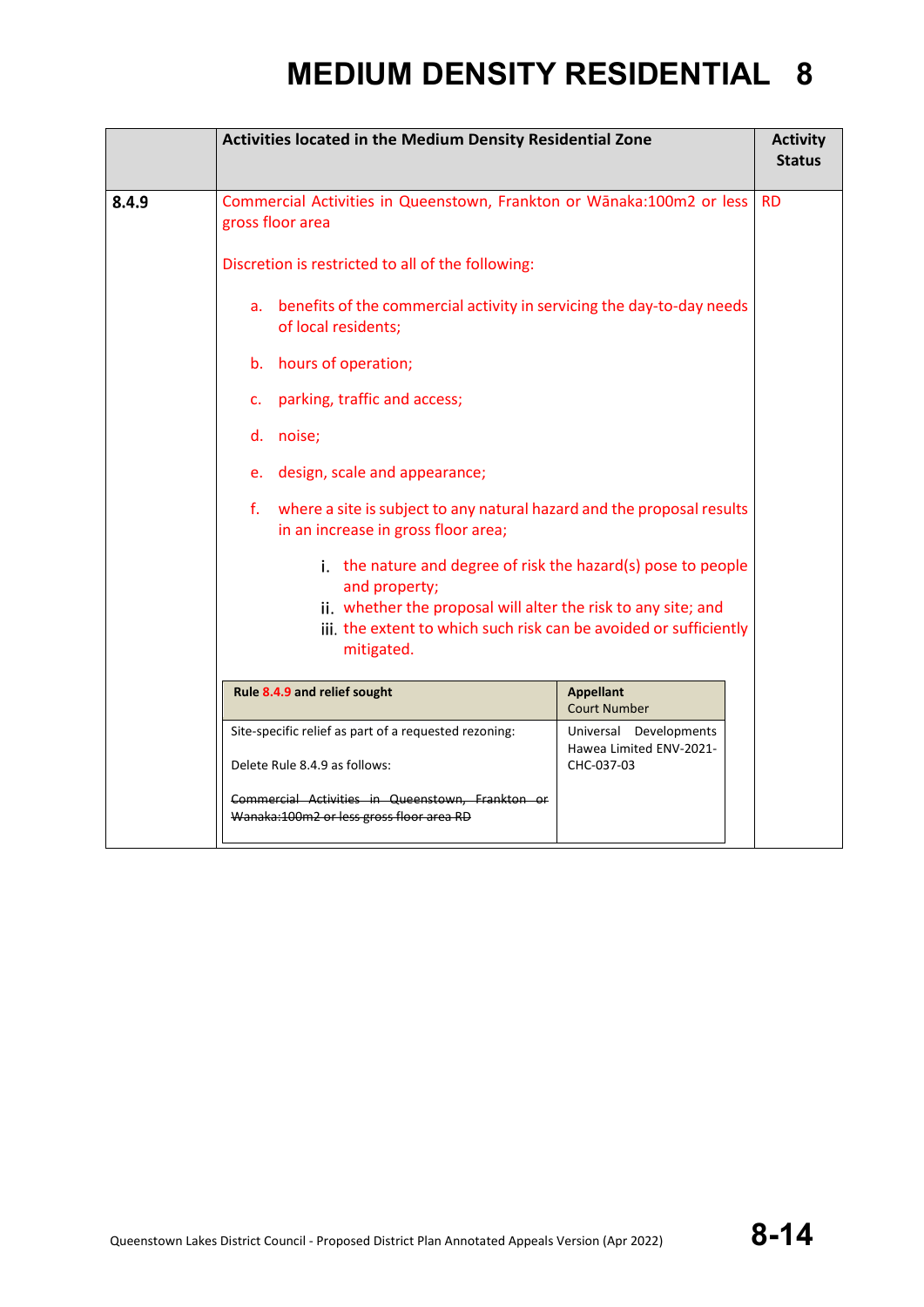| 8.4.10 | Residential unit |                                                                                                                                                                                                                                                                                                                                                        | <b>RD</b> |
|--------|------------------|--------------------------------------------------------------------------------------------------------------------------------------------------------------------------------------------------------------------------------------------------------------------------------------------------------------------------------------------------------|-----------|
|        | 8.4.10.1         | One (1) or more per site within the Arrowtown Historic<br>management Transition Overlay Area                                                                                                                                                                                                                                                           |           |
|        | 8.4.10.2         | Two (2) or more per site in Arrowtown.                                                                                                                                                                                                                                                                                                                 |           |
|        | 8.4.10.3         | For all locations outside of Arrowtown, four (4) or more per<br>site.                                                                                                                                                                                                                                                                                  |           |
|        |                  | Discretion is restricted to:                                                                                                                                                                                                                                                                                                                           |           |
|        | а.               | location, external appearance, site layout and design of buildings<br>and fences and how the development addresses its context to<br>contribute positively to the character of the area;                                                                                                                                                               |           |
|        |                  | b. building dominance relative to neighbouring properties and public<br>spaces including roads;                                                                                                                                                                                                                                                        |           |
|        |                  | c. how the design advances housing diversity and promotes<br>sustainability either through construction methods, design or<br>function;                                                                                                                                                                                                                |           |
|        | d.               | privacy for occupants of the subject site and neighbouring sites;                                                                                                                                                                                                                                                                                      |           |
|        | e.               | in Arrowtown, consistency with Arrowtown's character, utilising the<br>Arrowtown Design Guidelines 2016 as a guide;                                                                                                                                                                                                                                    |           |
| f.     |                  | street activation;                                                                                                                                                                                                                                                                                                                                     |           |
|        | g.               | parking and access layout: safety, efficiency and impacts on on-<br>street parking and neighbours;                                                                                                                                                                                                                                                     |           |
|        |                  | h. design and integration of landscaping;                                                                                                                                                                                                                                                                                                              |           |
|        | i.               | for land fronting State Highway 6 between Hansen Road and the<br>Shotover River:                                                                                                                                                                                                                                                                       |           |
|        |                  | i. safe and effective functioning of the State Highway<br>network;<br>ii. integration with other access points through the zone to<br>link up to Hansen Road, the Hawthorne Drive/State<br>Highway 6 roundabout and/or Ferry Hill Drive; and<br>iii. integration with pedestrian and cycling networks, including<br>to those across the State Highway. |           |
|        | j.               | where a site is subject to any natural hazard and the proposal results<br>in an increase in gross floor area:                                                                                                                                                                                                                                          |           |
|        |                  | i. the nature and degree of risk the hazard(s) pose to people<br>and property;<br>ii. whether the proposal will alter the risk to any site; and<br>iii. the extent to which such risk can be avoided or sufficiently<br>mitigated.                                                                                                                     |           |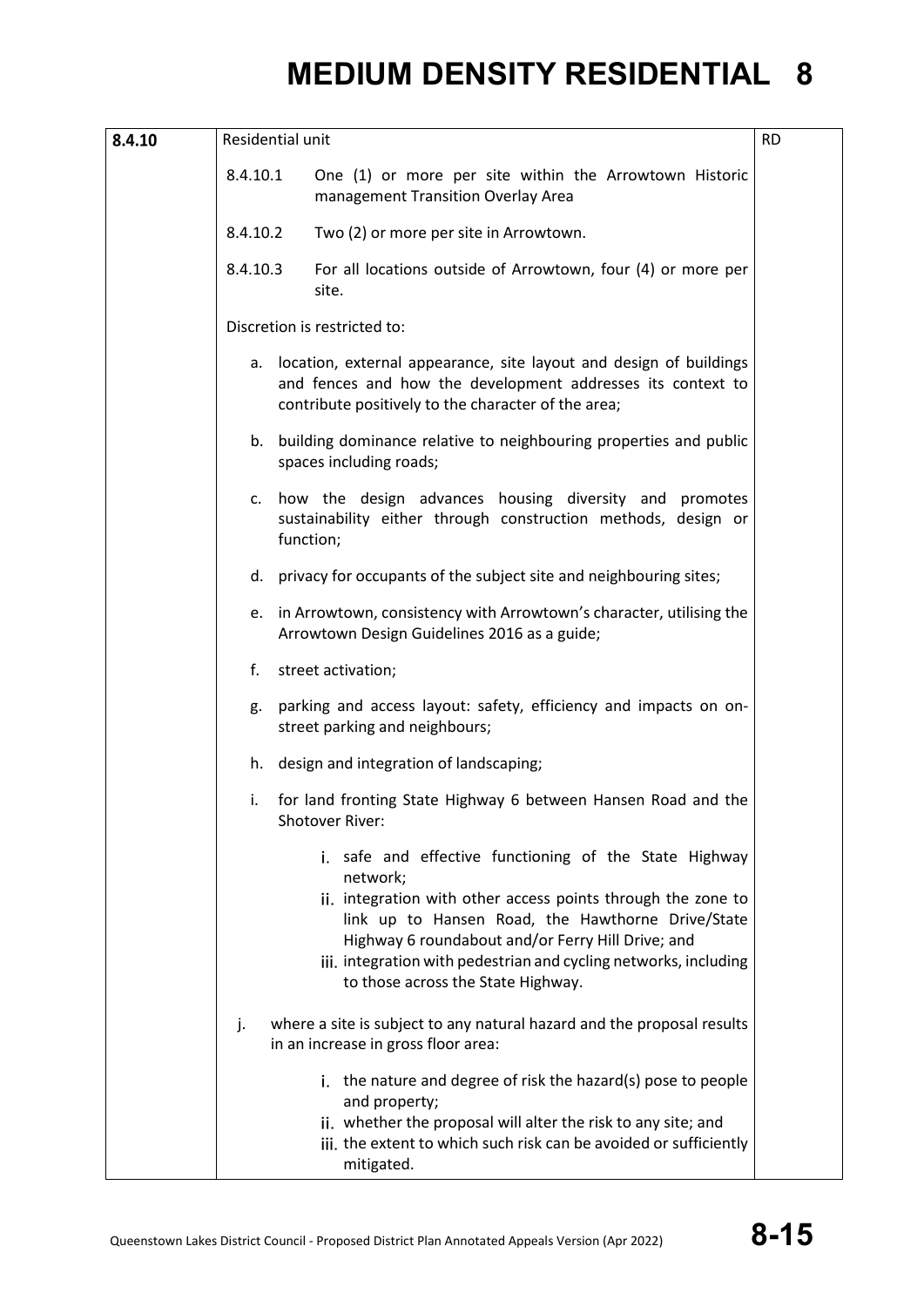|                                                                                                                                                                                                                         | Activities located in the Medium Density Residential Zone                                                       |                           |                                                                                                  | <b>Activity</b><br><b>Status</b>                     |           |
|-------------------------------------------------------------------------------------------------------------------------------------------------------------------------------------------------------------------------|-----------------------------------------------------------------------------------------------------------------|---------------------------|--------------------------------------------------------------------------------------------------|------------------------------------------------------|-----------|
| 8.4.11                                                                                                                                                                                                                  | Visitor Accommodation in the Visitor Accommodation Sub-Zone and Wānaka<br><b>Town Centre Transition Overlay</b> |                           |                                                                                                  | <b>RD</b>                                            |           |
|                                                                                                                                                                                                                         | Discretion is restricted to:                                                                                    |                           |                                                                                                  |                                                      |           |
|                                                                                                                                                                                                                         | The location, nature and scale of activities;<br>a.                                                             |                           |                                                                                                  |                                                      |           |
|                                                                                                                                                                                                                         | Parking and access;<br>b.                                                                                       |                           |                                                                                                  |                                                      |           |
|                                                                                                                                                                                                                         | Landscaping;<br>c.                                                                                              |                           |                                                                                                  |                                                      |           |
|                                                                                                                                                                                                                         | Noise generation and methods of mitigation;<br>d.                                                               |                           |                                                                                                  |                                                      |           |
|                                                                                                                                                                                                                         | Hours of operation, including in respect of ancillary activities;<br>e.                                         |                           |                                                                                                  |                                                      |           |
|                                                                                                                                                                                                                         | f.<br>The external appearance of buildings; and                                                                 |                           |                                                                                                  |                                                      |           |
|                                                                                                                                                                                                                         | Infrastructure, servicing and capacity.<br>g.                                                                   |                           |                                                                                                  |                                                      |           |
| 8.4.12                                                                                                                                                                                                                  | <b>Commercial recreation</b>                                                                                    |                           | D                                                                                                |                                                      |           |
| 8.4.13                                                                                                                                                                                                                  | Community activities                                                                                            |                           |                                                                                                  |                                                      | D         |
|                                                                                                                                                                                                                         | Rule 8.4.13 and relief sought                                                                                   |                           | <b>Appellant</b><br><b>Court Number</b>                                                          | <b>Consequentially</b><br><b>Affected Provisions</b> |           |
|                                                                                                                                                                                                                         | Provide for Commercial activities under<br>100m <sup>2</sup> as a controlled activity.                          |                           | Universal<br><b>Developments</b><br>Limited<br><b>ENV-2018-CHC-</b><br>101<br>(relief withdrawn) | Objective 8.2.7, Policies<br>8.2.7.1 and 8.2.7.2     |           |
| 8.4.14                                                                                                                                                                                                                  | <b>Retirement villages</b>                                                                                      |                           |                                                                                                  |                                                      | D         |
| 8.4.15                                                                                                                                                                                                                  | Activities which are not listed in this table                                                                   |                           |                                                                                                  | <b>NC</b>                                            |           |
| 8.4.16                                                                                                                                                                                                                  | Commercial Activities greater than 100m2 gross floor area                                                       |                           |                                                                                                  |                                                      | <b>NC</b> |
|                                                                                                                                                                                                                         | Rule 8.4.16 and relief sought<br><b>Appellant</b><br><b>Court Number</b>                                        |                           |                                                                                                  | <b>Consequentially Affected</b><br><b>Provisions</b> |           |
| <b>Provide for Commercial</b><br>Universal<br>activities greater than 100m <sup>2</sup><br>8.2.7.1 and 8.2.7.2<br>Developments Limited<br>as a discretionary activity.<br><b>ENV 2018 CHC 101</b><br>(relief withdrawn) |                                                                                                                 | Objective 8.2.7, Policies |                                                                                                  |                                                      |           |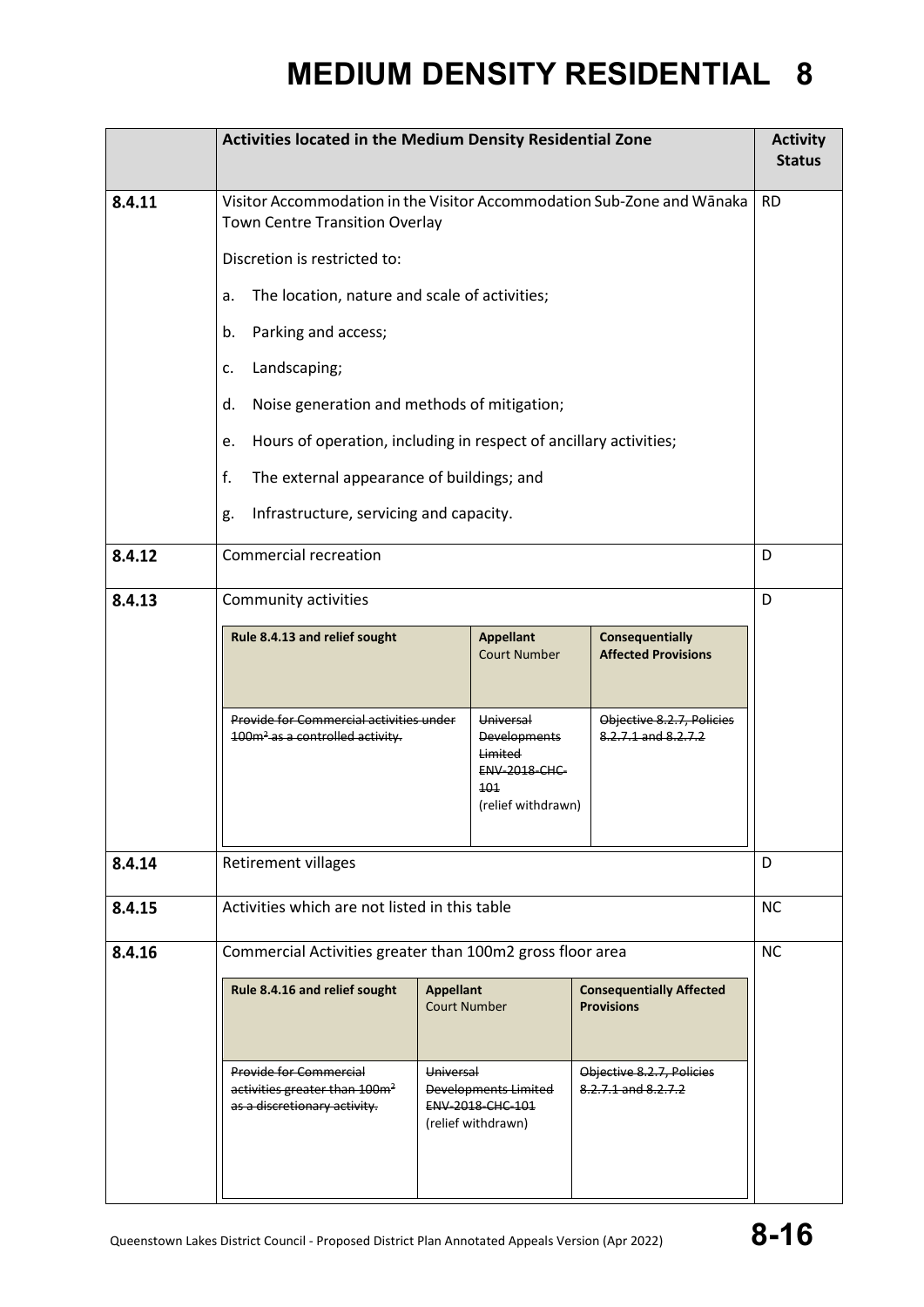|        | <b>Activities located in the Medium Density Residential Zone</b>                                                                                                 | <b>Activity</b><br><b>Status</b> |
|--------|------------------------------------------------------------------------------------------------------------------------------------------------------------------|----------------------------------|
| 8.4.17 | Visitor Accommodation not otherwise identified                                                                                                                   | <b>NC</b>                        |
| 8.4.18 | Airports not otherwise defined                                                                                                                                   | <b>PR</b>                        |
| 8.4.19 | <b>Bulk material storage</b>                                                                                                                                     | <b>PR</b>                        |
| 8.4.20 | <b>Factory farming</b>                                                                                                                                           | <b>PR</b>                        |
| 8.4.21 | Fish or meat processing                                                                                                                                          | <b>PR</b>                        |
| 8.4.22 | Forestry, except for Plantation Forestry where the Resource Management<br>(National Environmental Standard for Plantation Forestry) Regulation 2017<br>prevails. | <b>PR</b>                        |
| 8.4.23 | Manufacturing and/or product assembling activities                                                                                                               | <b>PR</b>                        |
| 8.4.24 | Mining                                                                                                                                                           | <b>PR</b>                        |
| 8.4.25 | Panel beating, spray painting, motor vehicle repair or dismantling, fibre<br>glassing, sheet metal work, bottle or scrap storage, motor body building            | <b>PR</b>                        |
| 8.4.26 | Any activity requiring an Offensive Trade Licence under the Health Act 1956                                                                                      | PR                               |

#### **8.5A Rules – Standards for Restricted Discretionary and Discretionary Activities under Rules 8.4 and 8.5**

|        | Standards for activities in the Medium Density $\vert$ Non-compliance status<br><b>Residential Zone</b>                                                                                                                                                                                                                                                                                            |    |
|--------|----------------------------------------------------------------------------------------------------------------------------------------------------------------------------------------------------------------------------------------------------------------------------------------------------------------------------------------------------------------------------------------------------|----|
| 8.5A.1 | For all restricted discretionary and discretionary  <br>activities under Rules 8.4 and 8.5, applications for<br>resource consent shall include a statement<br>confirming that the relevant design elements from<br>the Residential Zone Design Guide 2021 have been<br>considered, including a summary of any particular<br>aspects of the proposal that have resulted from that<br>consideration. | NC |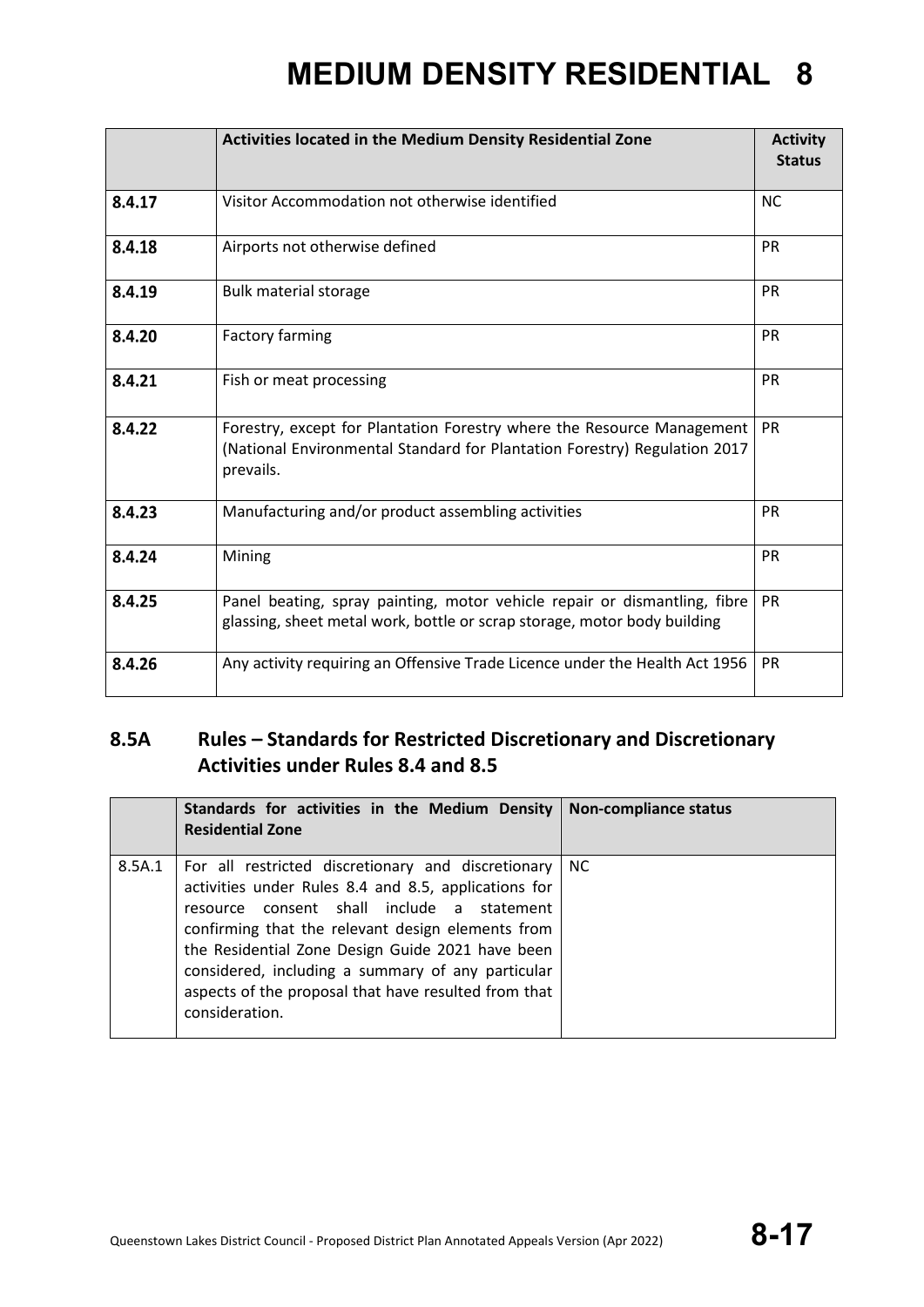#### **8.5 Rules - Standards**

|       | <b>Standards for activities located in the Medium</b><br><b>Density Residential Zone</b>                                                                                                                                                                                                                                                                                                                                                                                                                  |                                                                          | <b>Non-compliance status</b> |
|-------|-----------------------------------------------------------------------------------------------------------------------------------------------------------------------------------------------------------------------------------------------------------------------------------------------------------------------------------------------------------------------------------------------------------------------------------------------------------------------------------------------------------|--------------------------------------------------------------------------|------------------------------|
| 8.5.1 | Building Height (for flat and sloping sites)<br>8.5.1.1 Wānaka and Arrowtown: A maximum of 7<br>metres.<br>8.5.1.2 All other locations: A maximum of 8 metres.                                                                                                                                                                                                                                                                                                                                            | <b>NC</b>                                                                |                              |
|       | Rule 8.5.1 and relief sought                                                                                                                                                                                                                                                                                                                                                                                                                                                                              | <b>Appellant</b><br><b>Court Number</b>                                  |                              |
|       | Site-specific relief as part of a<br>requested rezoning:<br>Amend Rule 8.5.1 Building Height as<br>follows:<br>8.5.1.1 Wanaka and, Arrowtown or                                                                                                                                                                                                                                                                                                                                                           | Universal<br>Developments<br>Hawea<br>Limited<br>ENV-2021-CHC-<br>037-03 |                              |
|       | Hāwea: A maximum of 7 metres.                                                                                                                                                                                                                                                                                                                                                                                                                                                                             |                                                                          |                              |
| 8.5.2 | Sound insulation and mechanical ventilation<br>Any residential buildings, or buildings containing an<br>activity sensitive to road noise, and located within<br>80m of a State Highway shall be designed to achieve<br>an Indoor Design Sound Level of 40Db LAeq24h.<br>Compliance with this rule can be demonstrated by<br>submitting a certificate to Council from a person<br>suitably qualified in acoustics stating that the<br>proposed construction will achieve the Indoor Design<br>Sound Level. | <b>NC</b>                                                                |                              |
| 8.5.3 | Development on land at Frankton North shall be<br>undertaken in accordance with the Frankton North<br>Structure Plan (Schedule 27.13.9), including:<br>Providing for a primary road that links State<br>а.<br>Highway 6 to Quail Rise;<br>b. Providing for internal connections from the<br>primary road that ensure vehicle access to all<br>sites;                                                                                                                                                      | <b>NC</b>                                                                |                              |
|       | Precluding any new vehicular access to the State<br>c.<br>Highway network; and<br>d. Providing for a pedestrian and cycle path along<br>the boundary with State Highway 6. This is<br>intended to provide a minimum path width of 2.5<br>metres, within the existing State Highway<br>corridor, or where there is insufficient land within                                                                                                                                                                |                                                                          |                              |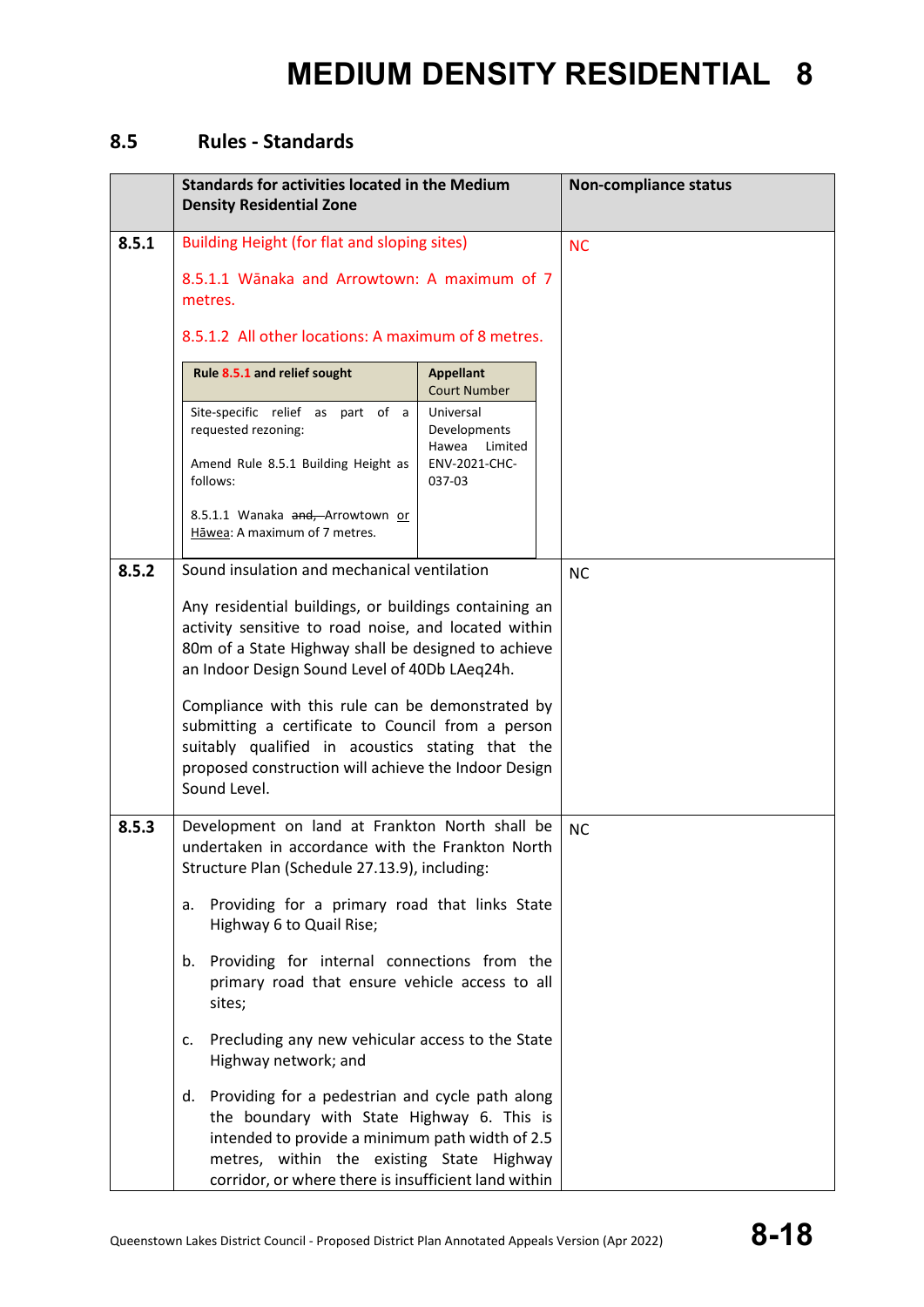|       | <b>Standards for activities located in the Medium</b><br><b>Density Residential Zone</b>                                                                                   |                                                                                                         | <b>Non-compliance status</b>                                   |                                                                                                                                                                                               |
|-------|----------------------------------------------------------------------------------------------------------------------------------------------------------------------------|---------------------------------------------------------------------------------------------------------|----------------------------------------------------------------|-----------------------------------------------------------------------------------------------------------------------------------------------------------------------------------------------|
|       | the State Highway corridor, within adjacent<br>private land.                                                                                                               |                                                                                                         |                                                                |                                                                                                                                                                                               |
|       | Rule 8.5.3 and relief<br>sought                                                                                                                                            | <b>Appellant</b><br><b>Court Number</b>                                                                 | <b>Consequentially</b><br><b>Affected</b><br><b>Provisions</b> |                                                                                                                                                                                               |
|       | Delete Rule<br>8.5.3.1 or amend<br>to clarify its<br>intent and effect.<br>Amend Rule 8.5.3<br>to provide further<br>clarity in respect<br>of landscaping<br>requirements. | Universal<br><b>Developments</b><br><b>Limited</b><br>ENV-2018-<br>CHC-101<br>(consent order<br>issued) | Rule 16.5.11.2                                                 |                                                                                                                                                                                               |
| 8.5.4 | <b>Building Coverage</b>                                                                                                                                                   |                                                                                                         |                                                                | <b>RD</b>                                                                                                                                                                                     |
|       | 8.5.4.1 A maximum of 45%.                                                                                                                                                  |                                                                                                         |                                                                | Discretion is restricted to the<br>following:                                                                                                                                                 |
|       | 8.5.4.2 For the zone at Frankton North located<br>adjacent to Quail Rise, a maximum of 50%.                                                                                |                                                                                                         |                                                                | appearance, location<br>a. external<br>and visual dominance of the<br>building(s) as viewed from the<br>street(s) and adjacent properties;                                                    |
|       |                                                                                                                                                                            |                                                                                                         |                                                                | b. external amenity values for<br>future occupants of buildings on<br>the site;                                                                                                               |
|       |                                                                                                                                                                            |                                                                                                         |                                                                | c. effects on views, sunlight and<br>shading on adjacent properties;                                                                                                                          |
|       |                                                                                                                                                                            |                                                                                                         |                                                                | parking and access layout: safety,<br>d.<br>efficiency and impacts on on-<br>street parking and neighbours;                                                                                   |
|       |                                                                                                                                                                            |                                                                                                         |                                                                | in Arrowtown, consistency with<br>е.<br>Arrowtown's<br>character,<br>as<br>described within the Arrowtown<br>Design Guidelines 2016.                                                          |
| 8.5.5 | Density<br>The maximum site density shall be one residential unit<br>per 250m <sup>2</sup> net site area.                                                                  |                                                                                                         |                                                                | <b>RD</b><br>Discretion is restricted to:<br>location<br>external<br>appearance,<br>а.<br>and visual dominance of the<br>building(s) as viewed from the<br>street(s) and adjacent properties; |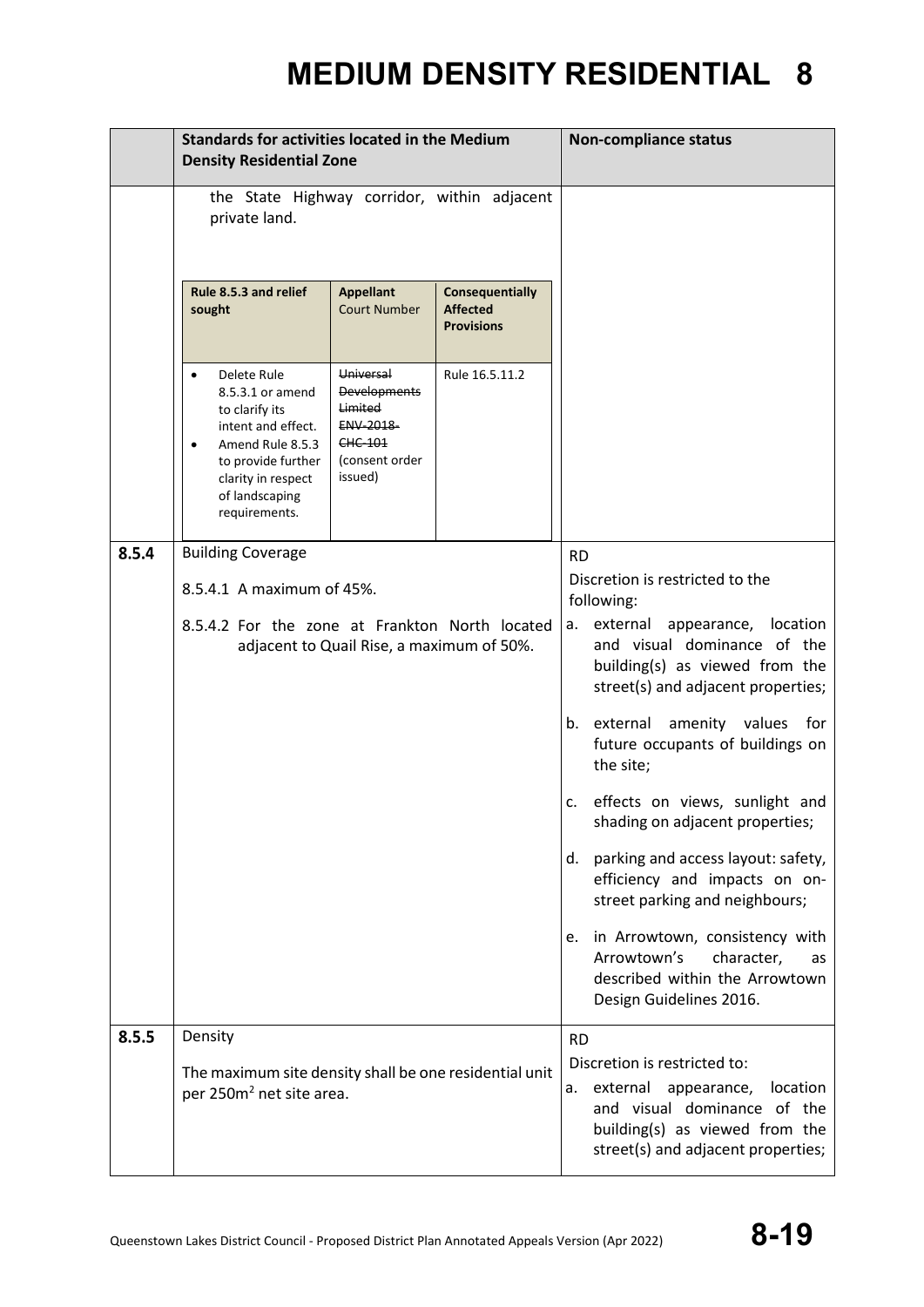|       | <b>Standards for activities located in the Medium</b>                                                                      |                                                                                                                                  |                                                                                                                                      | <b>Non-compliance status</b>                                                                                                                                                                                                                                                                                      |  |  |
|-------|----------------------------------------------------------------------------------------------------------------------------|----------------------------------------------------------------------------------------------------------------------------------|--------------------------------------------------------------------------------------------------------------------------------------|-------------------------------------------------------------------------------------------------------------------------------------------------------------------------------------------------------------------------------------------------------------------------------------------------------------------|--|--|
|       | <b>Density Residential Zone</b>                                                                                            |                                                                                                                                  |                                                                                                                                      |                                                                                                                                                                                                                                                                                                                   |  |  |
|       |                                                                                                                            |                                                                                                                                  | b.<br>c.                                                                                                                             | internal and external amenity<br>values for future occupants of<br>buildings on the site;<br>privacy for occupants of the<br>subject site and neighbouring<br>including<br>sites,<br>cumulative<br>privacy effects resulting from<br>several household units enabling<br>overlooking of another unit or<br>units; |  |  |
|       |                                                                                                                            |                                                                                                                                  | d.                                                                                                                                   | parking and access layout: safety,<br>efficiency and impacts on on-<br>street parking and neighbours;                                                                                                                                                                                                             |  |  |
|       |                                                                                                                            |                                                                                                                                  | e.                                                                                                                                   | noise;                                                                                                                                                                                                                                                                                                            |  |  |
|       |                                                                                                                            |                                                                                                                                  | f.                                                                                                                                   | servicing including waste storage<br>and collection;                                                                                                                                                                                                                                                              |  |  |
|       |                                                                                                                            |                                                                                                                                  | g.                                                                                                                                   | in Arrowtown, consistency with<br>character,<br>Arrowtown's<br>as<br>described within the Arrowtown<br>Design Guidelines 2016.                                                                                                                                                                                    |  |  |
| 8.5.6 | Recession plane                                                                                                            |                                                                                                                                  | <b>RD</b>                                                                                                                            |                                                                                                                                                                                                                                                                                                                   |  |  |
|       |                                                                                                                            |                                                                                                                                  |                                                                                                                                      | Discretion is restricted to:                                                                                                                                                                                                                                                                                      |  |  |
|       | On flat sites applicable to all buildings;<br>a.<br>On sloping sites only applicable to accessory<br>b.<br>buildings.      |                                                                                                                                  | а.                                                                                                                                   | any sunlight, shading or privacy<br>effects created by the proposal<br>on adjacent sites and/or their<br>occupants;                                                                                                                                                                                               |  |  |
|       | 8.5.6.1                                                                                                                    | Northern Boundary: 2.5m and 55<br>degrees.                                                                                       | b.                                                                                                                                   | effects on any significant public                                                                                                                                                                                                                                                                                 |  |  |
|       | 8.5.6.2                                                                                                                    | <b>Western and Eastern Boundaries:</b><br>2.5m and 45 degrees.                                                                   |                                                                                                                                      | views (based on an assessment of<br>public views undertaken at the<br>time of the proposal, in addition<br>to any specified significant public                                                                                                                                                                    |  |  |
|       | 8.5.6.3                                                                                                                    | Southern Boundaries: 2.5m and 35<br>degrees.                                                                                     |                                                                                                                                      | identified<br>within<br>views<br>the<br>District Plan);                                                                                                                                                                                                                                                           |  |  |
|       | 8.5.6.4<br>Gable end roofs may penetrate the<br>building recession plane by no more<br>than one third of the gable height. | c.                                                                                                                               | external appearance, location<br>and visual dominance of the<br>building(s) as viewed from the<br>street(s) and adjacent properties; |                                                                                                                                                                                                                                                                                                                   |  |  |
|       | 8.5.6.5                                                                                                                    | Recession planes do not apply to site<br>boundaries adjoining a town centre<br>zone, fronting the road, or a park or<br>reserve. | d.                                                                                                                                   | in Arrowtown, consistency with<br>Arrowtown's<br>character,<br>as<br>described within the Arrowtown<br>Design Guidelines 2016.                                                                                                                                                                                    |  |  |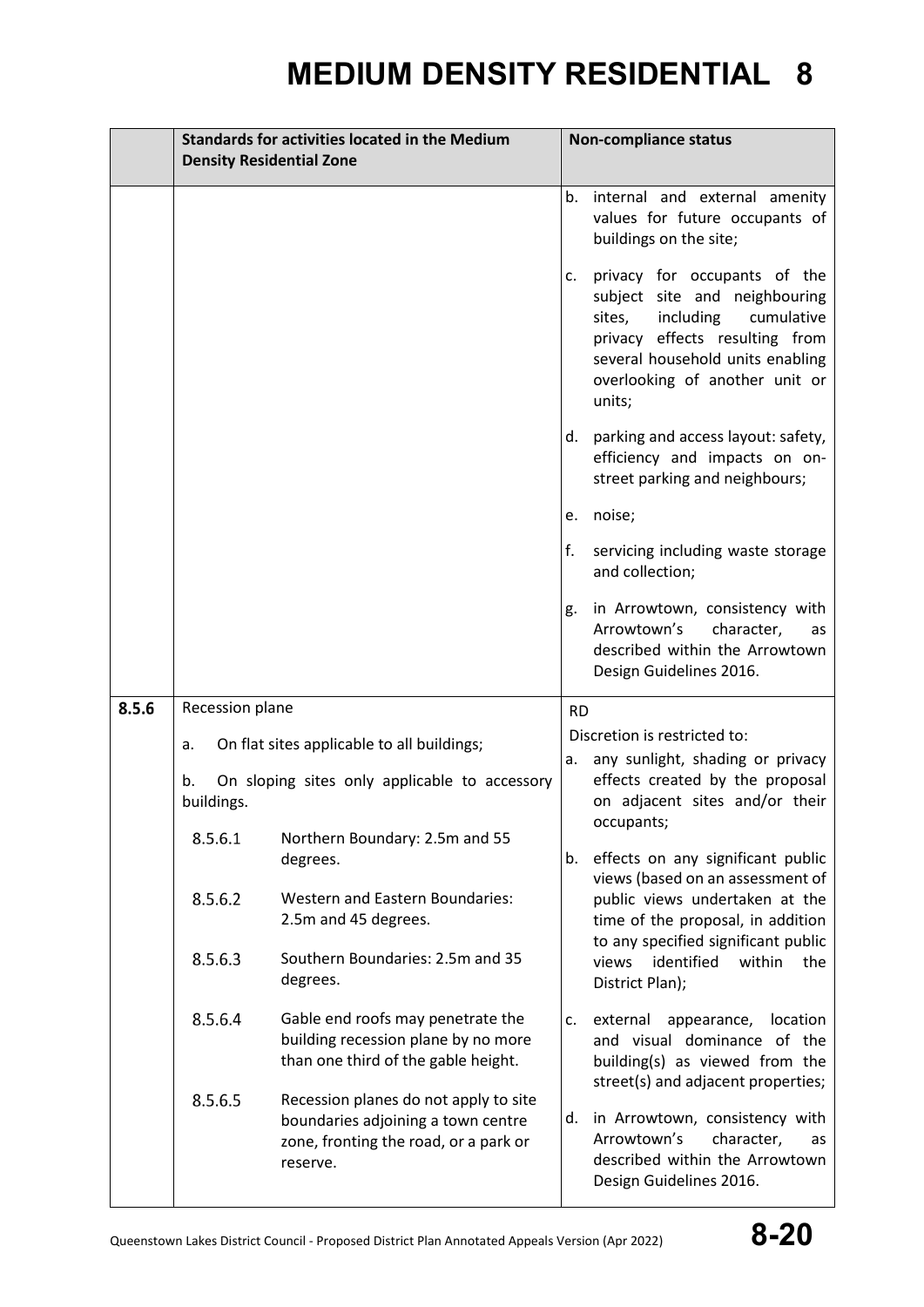|       | <b>Standards for activities located in the Medium</b>                                                                                                                                                                                                                                                                                                                                                                                                                                                                                                                                                                                                                                      | <b>Non-compliance status</b>                                                                                                                                                                                                                                                                                                                                                                                                                                                                                                                                                                                                                                                                                                      |  |  |
|-------|--------------------------------------------------------------------------------------------------------------------------------------------------------------------------------------------------------------------------------------------------------------------------------------------------------------------------------------------------------------------------------------------------------------------------------------------------------------------------------------------------------------------------------------------------------------------------------------------------------------------------------------------------------------------------------------------|-----------------------------------------------------------------------------------------------------------------------------------------------------------------------------------------------------------------------------------------------------------------------------------------------------------------------------------------------------------------------------------------------------------------------------------------------------------------------------------------------------------------------------------------------------------------------------------------------------------------------------------------------------------------------------------------------------------------------------------|--|--|
|       | <b>Density Residential Zone</b>                                                                                                                                                                                                                                                                                                                                                                                                                                                                                                                                                                                                                                                            |                                                                                                                                                                                                                                                                                                                                                                                                                                                                                                                                                                                                                                                                                                                                   |  |  |
|       |                                                                                                                                                                                                                                                                                                                                                                                                                                                                                                                                                                                                                                                                                            | Where<br>Electricity<br>Sub-<br>e.<br>transmission Infrastructure or<br>Significant Electricity Distribution<br>Infrastructure as shown on the<br>Plan<br>District<br>web<br>mapping<br>application is located within the<br>adjacent road, any adverse<br>effects on that infrastructure.                                                                                                                                                                                                                                                                                                                                                                                                                                        |  |  |
| 8.5.7 | Landscaped permeable surface<br>At least 25% of site area shall comprise landscaped<br>permeable surface.                                                                                                                                                                                                                                                                                                                                                                                                                                                                                                                                                                                  | <b>RD</b><br>Discretion is restricted to:<br>related<br>effects<br>a. stormwater<br>including flooding and water<br>nuisance;<br>b. visual amenity and the mitigation<br>of the visual effects of buildings<br>and any vehicle parking areas,<br>particularly in relation to any<br>streets or public spaces;<br>in Arrowtown, consistency with<br>c.<br>Arrowtown's<br>character,<br>as<br>described within the Arrowtown                                                                                                                                                                                                                                                                                                        |  |  |
|       |                                                                                                                                                                                                                                                                                                                                                                                                                                                                                                                                                                                                                                                                                            | Design Guidelines 2016.                                                                                                                                                                                                                                                                                                                                                                                                                                                                                                                                                                                                                                                                                                           |  |  |
| 8.5.8 | Minimum Boundary Setback<br>road boundary setback: 3m minimum, except<br>a.<br>for:<br>i. State Highway boundaries, where<br>the setback shall be 4.5m minimum;<br>ii. garages, where the setback shall be<br>4.5m minimum;<br>all other boundaries: 1.5m.<br>b.<br>Exceptions to setback requirements other than any<br>road boundary setback.<br>Accessory buildings for residential activities may be<br>located within the setback distances, where they do<br>not exceed 7.5m in length, there are no windows or<br>openings (other than for carports) along any walls<br>within 1.5m of an internal boundary, and they comply<br>with rules for Building Height and Recession Plane. | <b>RD</b><br>Discretion is restricted to:<br>a. external appearance, location<br>and visual dominance of the<br>building(s) as viewed from the<br>street(s) and adjacent properties;<br>b. streetscape<br>character<br>and<br>amenity;<br>c. any sunlight, shading or privacy<br>effects created by the proposal<br>on adjacent sites and/or their<br>occupants;<br>d. effects on any significant public<br>views (based on an assessment of<br>public views undertaken at the<br>time of the proposal, in addition<br>to any specified significant public<br>identified<br>views<br>within<br>the<br>District Plan);<br>e. parking and access layout: safety,<br>efficiency and impacts on on-<br>street parking and neighbours; |  |  |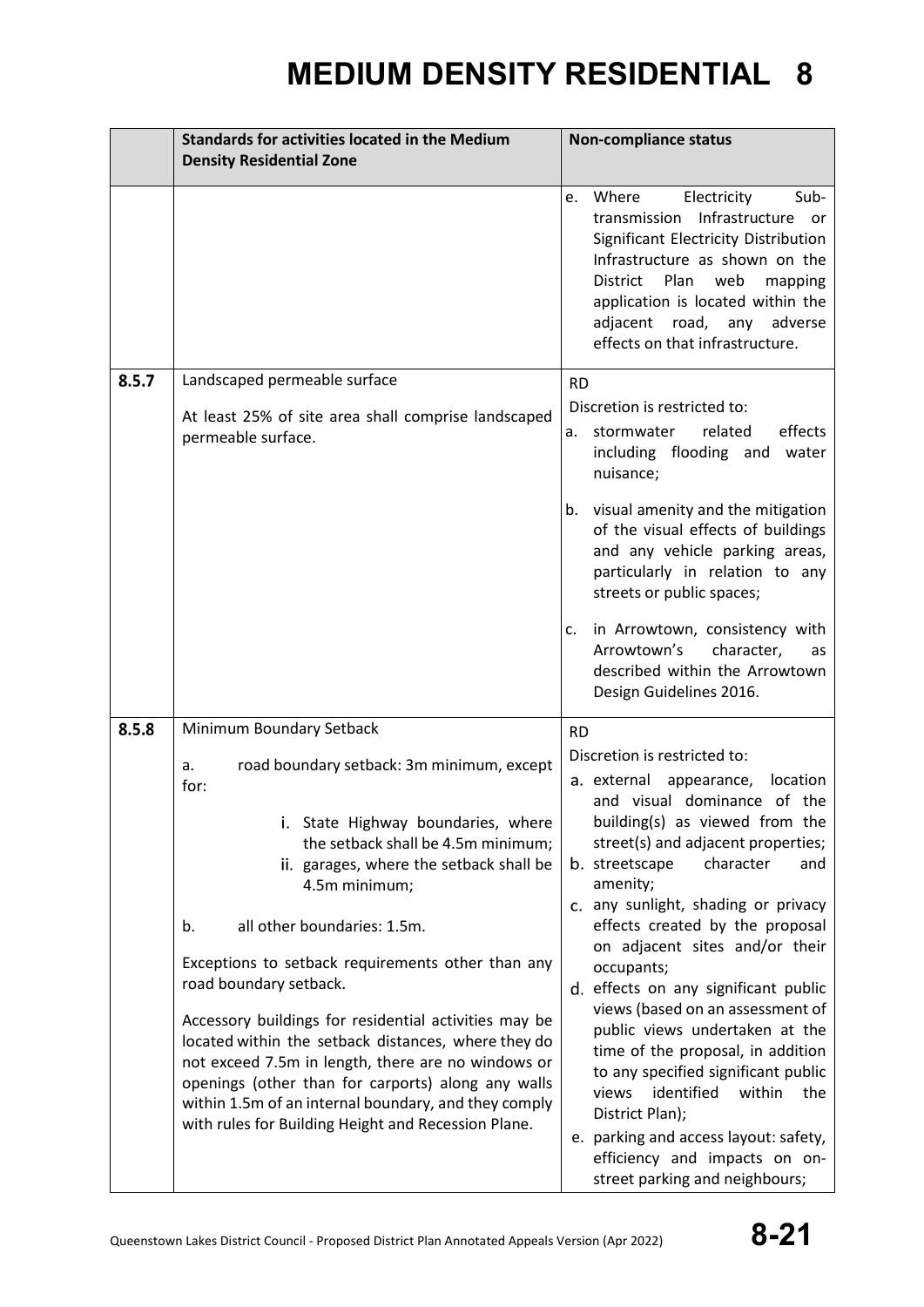|        | <b>Standards for activities located in the Medium</b>                                                                                                                                                                                                                                                                                                                                                                                                                                                                                                                 | <b>Non-compliance status</b>                                                                                                                                                                                                                                                                                                                                                                                                 |
|--------|-----------------------------------------------------------------------------------------------------------------------------------------------------------------------------------------------------------------------------------------------------------------------------------------------------------------------------------------------------------------------------------------------------------------------------------------------------------------------------------------------------------------------------------------------------------------------|------------------------------------------------------------------------------------------------------------------------------------------------------------------------------------------------------------------------------------------------------------------------------------------------------------------------------------------------------------------------------------------------------------------------------|
|        | <b>Density Residential Zone</b>                                                                                                                                                                                                                                                                                                                                                                                                                                                                                                                                       |                                                                                                                                                                                                                                                                                                                                                                                                                              |
|        |                                                                                                                                                                                                                                                                                                                                                                                                                                                                                                                                                                       | f. in Arrowtown, consistency with<br>Arrowtown's<br>character,<br>as<br>described within the Arrowtown<br>Design Guidelines 2016.<br>Electricity<br>g. Where<br>Sub-<br>transmission Infrastructure or<br>Significant Electricity Distribution<br>Infrastructure as shown on the<br>web<br>District<br>Plan<br>mapping<br>application is located within the<br>adjacent road, any adverse<br>effects on that infrastructure. |
| 8.5.9  | <b>Building Length</b><br>The length of any building facade above the ground<br>floor level shall not exceed 24m.                                                                                                                                                                                                                                                                                                                                                                                                                                                     | <b>RD</b><br>Discretion is restricted to:<br>a. external appearance, location<br>and visual dominance of the<br>building(s) as viewed from the<br>street(s) and adjacent properties;<br>b. in Arrowtown, consistency with<br>Arrowtown's character, as<br>described                                                                                                                                                          |
| 8.5.10 | Waste and Recycling Storage Space<br>8.5.10.1 Residential activities shall provide, a<br>minimum of, 2m <sup>2</sup> space for waste and recycling<br>storage per residential unit or flat.<br>8.5.10.2 Waste and recycling bins shall be:<br>a. Located where it is easy to manoeuvre for<br>kerbside collections and avoiding impeding<br>vehicle movements within and through the<br>site; and<br>b. Not directly visible from adjacent sites, roads<br>and public spaces; or<br>c. Screened with materials that are in keeping<br>with the design of the building | <b>RD</b><br>Discretion is restricted to:<br>a. Effects on amenity values;<br>b. Size, location and access of<br>waste and recycling storage<br>space; and<br>c. Consistency<br>with<br>the<br>Residential<br>Zone<br>Design<br><b>Guide 2021.</b>                                                                                                                                                                           |
| 8.5.11 | <b>Lighting and Glare</b><br>8.5.11.1<br>All exterior lighting shall be directed<br>downward and away from the<br>adjacent sites and roads.                                                                                                                                                                                                                                                                                                                                                                                                                           | <b>RD</b><br>Discretion is restricted to the effects<br>of lighting and glare on:                                                                                                                                                                                                                                                                                                                                            |
|        |                                                                                                                                                                                                                                                                                                                                                                                                                                                                                                                                                                       | amenity values of adjoining sites;<br>a.                                                                                                                                                                                                                                                                                                                                                                                     |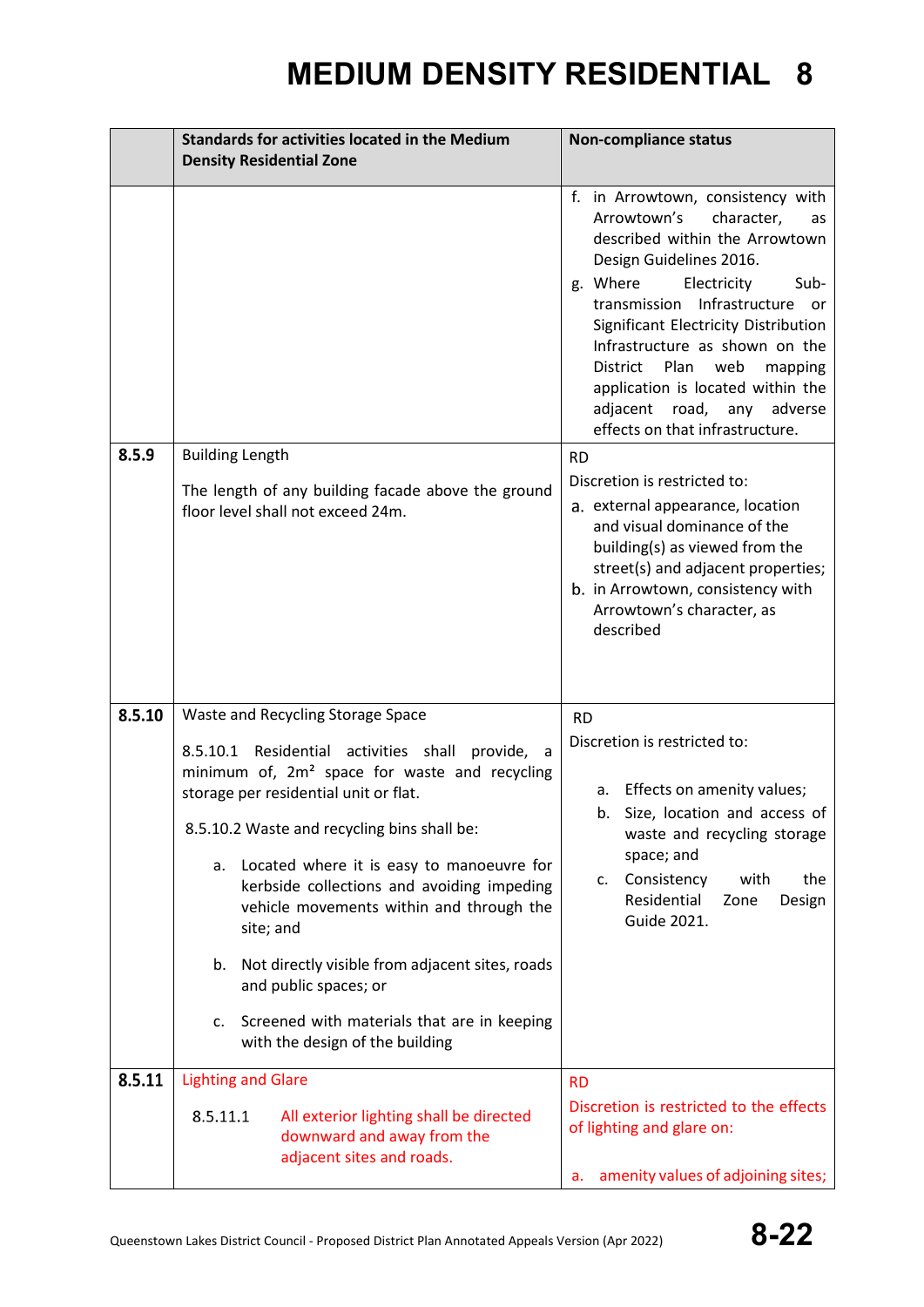|        | <b>Standards for activities located in the Medium</b><br><b>Density Residential Zone</b>                                                                                                                    |                                                                                                                                                                                                                                                    | <b>Non-compliance status</b>                                                                                              |                                                                                                                                                                                                                                                                                                                                                                                                                                                                                                           |
|--------|-------------------------------------------------------------------------------------------------------------------------------------------------------------------------------------------------------------|----------------------------------------------------------------------------------------------------------------------------------------------------------------------------------------------------------------------------------------------------|---------------------------------------------------------------------------------------------------------------------------|-----------------------------------------------------------------------------------------------------------------------------------------------------------------------------------------------------------------------------------------------------------------------------------------------------------------------------------------------------------------------------------------------------------------------------------------------------------------------------------------------------------|
|        | 8.5.11.2<br>Rule 8.5.11 and relief sought<br>Amend Rule 8.5.11 as follows:<br><b>Lighting and Glare</b><br>lighting and glare on:<br>e. aircraft operations                                                 | No activity on any site shall result in<br>greater than a 3.0 lux spill (horizontal or<br>vertical) of lights onto any other site<br>measured at any point inside the<br>boundary of the other site.<br>Discretion is restricted to the effects of | <b>Appellant</b><br><b>Court Number</b><br>Queenstown<br>Airport<br>Corporation<br>Limited<br><b>ENV-2021-CHC-</b><br>048 | b. the safety of the Transport<br>Network;<br>the night sky; and<br>C.<br>d.<br>the navigational<br>safety<br>of.<br>carrying<br>vessels<br>passenger<br>operating at night.                                                                                                                                                                                                                                                                                                                              |
| 8.5.12 | Setback of buildings from water bodies<br>The minimum setback of any building from the bed of<br>a river, lake or wetland shall be 7m.                                                                      |                                                                                                                                                                                                                                                    |                                                                                                                           | <b>RD</b><br>Discretion is restricted to:<br>indigenous biodiversity values;<br>a.<br>visual amenity values;<br>b.<br>landscape character;<br>c.<br>open space and the interaction<br>d.<br>of the development with the<br>water body;<br>environmental<br>protection<br>e.<br>(including<br>measures<br>landscaping and<br>stormwater<br>management);<br>f.<br>whether the<br>waterbody is<br>subject to flooding or natural<br>hazards and any mitigation to<br>manage the location of the<br>building. |
| 8.5.13 | <b>Rule 8.5.13</b><br>and relief<br>sought<br>Delete Rule<br>8.5.13                                                                                                                                         | <b>Appellant</b><br><b>Court Number</b><br><b>Transpower New</b><br>Zealand Limited<br>ENV-2018-CHC-114<br>(consent order issued)                                                                                                                  | <b>Consequentially</b><br><b>Affected</b><br><b>Provisions</b>                                                            |                                                                                                                                                                                                                                                                                                                                                                                                                                                                                                           |
|        | Garages<br>Garage doors and their supporting structures<br>(measured parallel to the road) shall not exceed 50%<br>of the width of the front elevation of the building<br>which is visible from the street. |                                                                                                                                                                                                                                                    |                                                                                                                           | D                                                                                                                                                                                                                                                                                                                                                                                                                                                                                                         |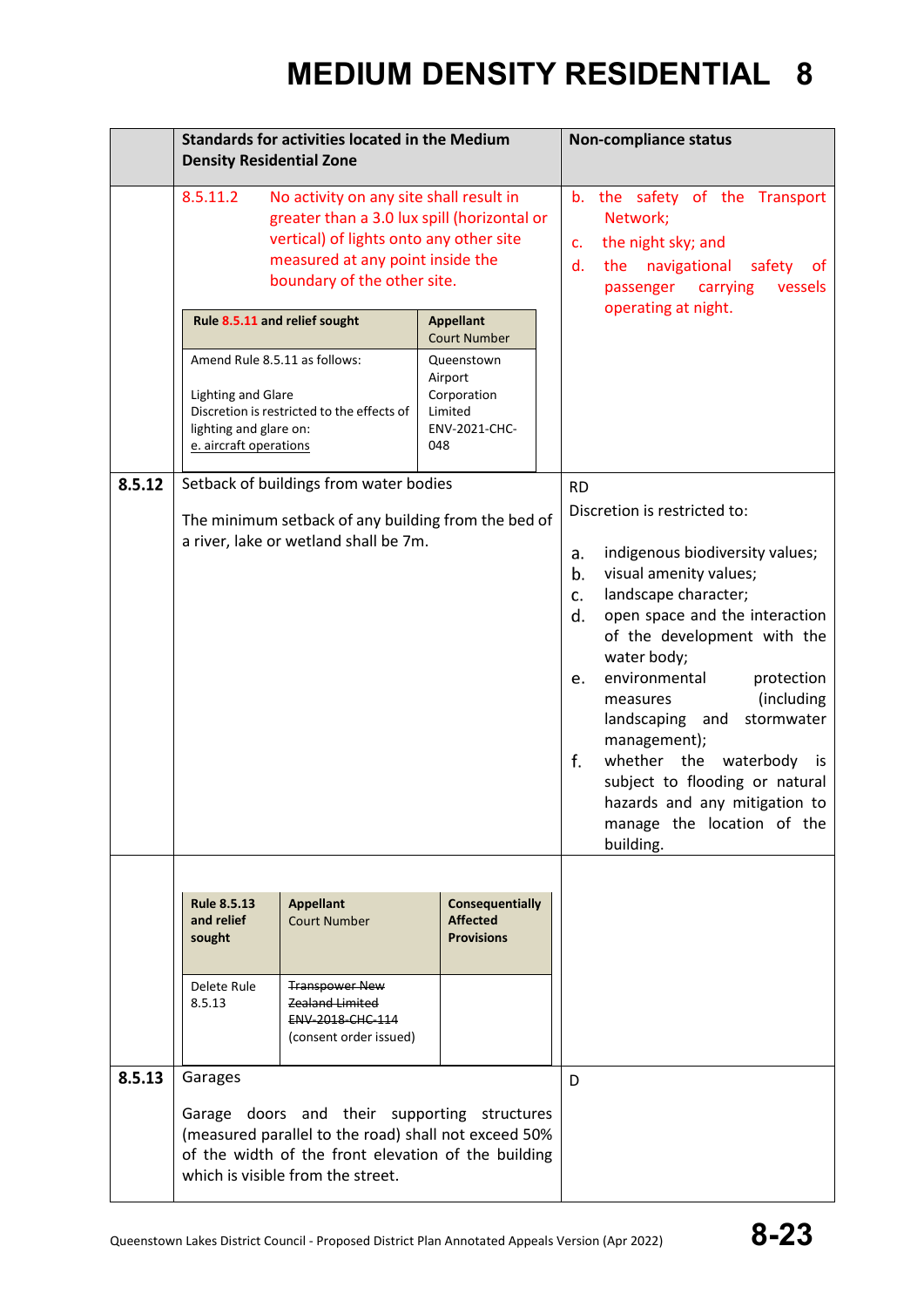|        | <b>Standards for activities located in the Medium</b><br><b>Density Residential Zone</b>                                                                                                      |                                                                                                                                   | <b>Non-compliance status</b>                                                                                                                                              |                                                                                                                                                                                                           |
|--------|-----------------------------------------------------------------------------------------------------------------------------------------------------------------------------------------------|-----------------------------------------------------------------------------------------------------------------------------------|---------------------------------------------------------------------------------------------------------------------------------------------------------------------------|-----------------------------------------------------------------------------------------------------------------------------------------------------------------------------------------------------------|
| 8.5.14 | Home Occupation                                                                                                                                                                               |                                                                                                                                   | D                                                                                                                                                                         |                                                                                                                                                                                                           |
|        | 8.5.15.1                                                                                                                                                                                      | No more than 1 full time equivalent<br>person from outside the household<br>shall be employed in the home<br>occupation activity. |                                                                                                                                                                           |                                                                                                                                                                                                           |
|        | 8.5.15.2                                                                                                                                                                                      | The maximum number of two-way<br>vehicle trips shall be:<br>a. heavy vehicles: none permitted;                                    |                                                                                                                                                                           |                                                                                                                                                                                                           |
|        |                                                                                                                                                                                               | b. other vehicles: 10 per day.                                                                                                    |                                                                                                                                                                           |                                                                                                                                                                                                           |
|        | 8.5.15.3                                                                                                                                                                                      | Maximum net floor area of 60m <sup>2</sup> .                                                                                      |                                                                                                                                                                           |                                                                                                                                                                                                           |
|        | 8.5.15.4                                                                                                                                                                                      | Activities and storage of materials<br>shall be indoors.                                                                          |                                                                                                                                                                           |                                                                                                                                                                                                           |
| 8.5.15 | <b>Building Restriction Area</b>                                                                                                                                                              |                                                                                                                                   |                                                                                                                                                                           | <b>NC</b>                                                                                                                                                                                                 |
|        | mapping application.                                                                                                                                                                          | No building shall be located within a building<br>restriction area as identified on the District Plan web                         |                                                                                                                                                                           |                                                                                                                                                                                                           |
| 8.5.16 |                                                                                                                                                                                               | <b>Residential Visitor Accommodation</b>                                                                                          |                                                                                                                                                                           | Sites within the Visitor                                                                                                                                                                                  |
|        | 8.5.16.1                                                                                                                                                                                      | Must not exceed a cumulative total of<br>90 nights occupation by paying guests<br>on a site per 12 month period.                  |                                                                                                                                                                           | Accommodation Sub-Zone and/or<br>the MDRZ in Central Wānaka as<br>shown on the District Plan web<br>mapping application:                                                                                  |
|        | 8.5.16.2                                                                                                                                                                                      | Must not generate any vehicle<br>movements by heavy vehicles, coaches<br>or buses to and from the site.                           |                                                                                                                                                                           | <b>RD</b><br>Discretion is restricted to:                                                                                                                                                                 |
|        | The Council may request that records are<br>Note:<br>made available to the Council for inspection, at 24<br>hours' notice, in order to monitor compliance with<br>rules 8.5.17.1 to 8.5.17.2. |                                                                                                                                   | The location, nature and scale<br>a.<br>of activities;<br>b.<br>The location, provision, use and<br>screening of parking and<br>access;<br>The management of noise,<br>c. |                                                                                                                                                                                                           |
|        |                                                                                                                                                                                               | Rule 8.5.17 and relief sought                                                                                                     | <b>Appellant</b><br>Court<br><b>Number</b>                                                                                                                                | outdoor lighting, use of<br>outdoor areas, rubbish and<br>recycling.                                                                                                                                      |
|        | Rule 8.5.17<br>to and from the site.                                                                                                                                                          | Residential Visitor Accommodation<br>8.5.17.2 Must not generate any vehicle<br>movements by heavy vehicles, coaches or buses      | Wayfare<br>Group Ltd<br>ENV-2019-<br>CHC-076                                                                                                                              | The compliance of the<br>d.<br>residential unit with the<br>Building Code as at the date of<br>the consent;<br>Health and safety provisions in<br>e.<br>relation to guests;<br>f.<br>Guest management and |
|        |                                                                                                                                                                                               |                                                                                                                                   |                                                                                                                                                                           | complaints procedures;<br>The keeping of records of RVA<br>g.                                                                                                                                             |

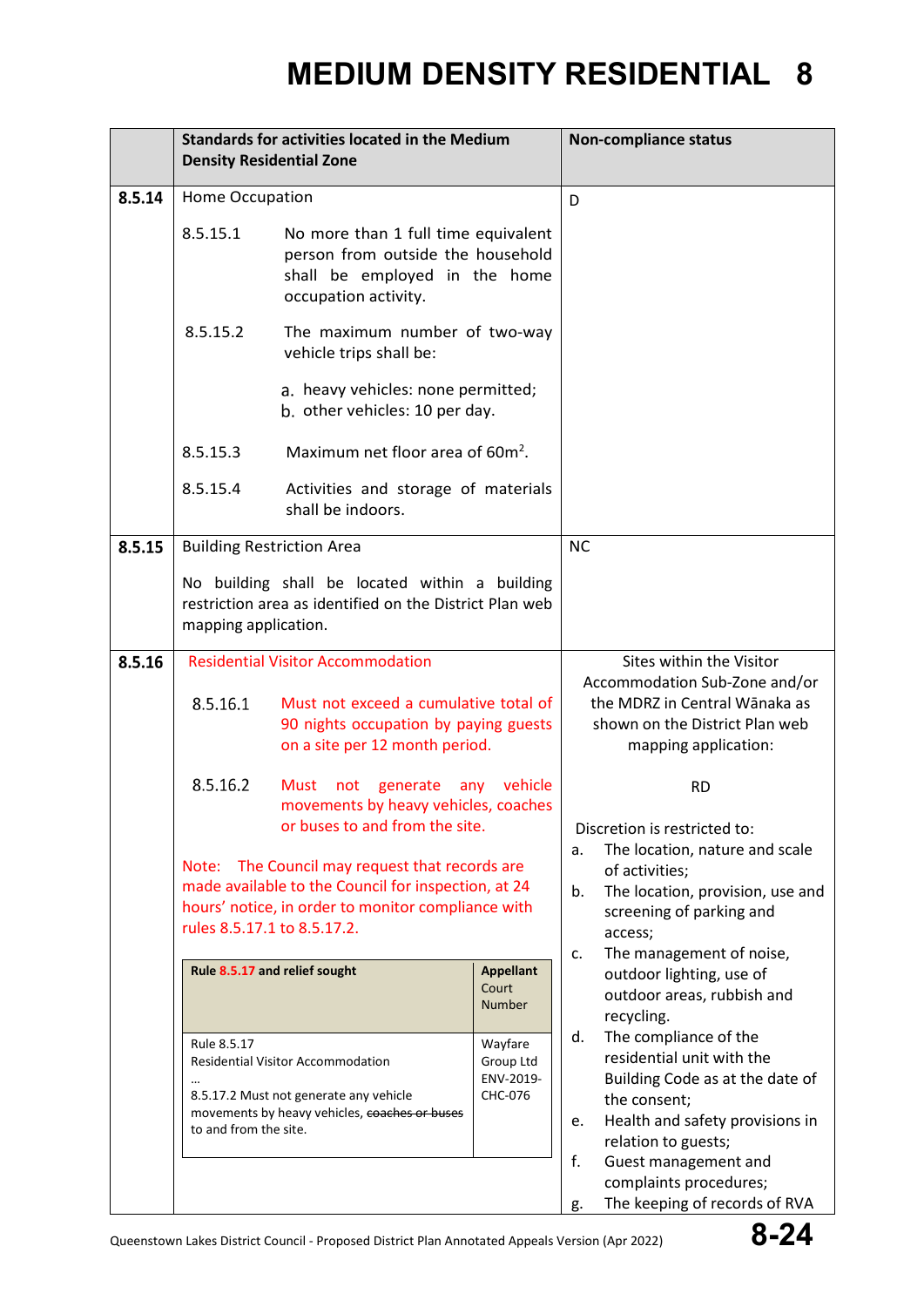| <b>Standards for activities located in the Medium</b><br><b>Density Residential Zone</b>                                                                                                                                                                             | <b>Non-compliance status</b>                                                                                                                                                                                                                                                                                                                                                                                                                                                                                                                                                                                                                                                                                                                                                                                                                                                                                                                                                                                                                           |
|----------------------------------------------------------------------------------------------------------------------------------------------------------------------------------------------------------------------------------------------------------------------|--------------------------------------------------------------------------------------------------------------------------------------------------------------------------------------------------------------------------------------------------------------------------------------------------------------------------------------------------------------------------------------------------------------------------------------------------------------------------------------------------------------------------------------------------------------------------------------------------------------------------------------------------------------------------------------------------------------------------------------------------------------------------------------------------------------------------------------------------------------------------------------------------------------------------------------------------------------------------------------------------------------------------------------------------------|
| Airbnb<br>Add a new permitted activity standard: Must<br>comply with the noise limits for the relevant<br>Australia<br>zone in Rules 36.5.1 to 36.5.4 in Chapter 36<br>Pty Ltd<br>ENV-2019-<br>Noise.<br>Delete standards for parking and heavy vehicles.<br>CHC-061 | use, and availability of records<br>for Council inspection; and<br>Monitoring requirements,<br>h.<br>including imposition of an<br>annual monitoring charge.                                                                                                                                                                                                                                                                                                                                                                                                                                                                                                                                                                                                                                                                                                                                                                                                                                                                                           |
|                                                                                                                                                                                                                                                                      | All other sites:                                                                                                                                                                                                                                                                                                                                                                                                                                                                                                                                                                                                                                                                                                                                                                                                                                                                                                                                                                                                                                       |
|                                                                                                                                                                                                                                                                      | Standard 8.5.17.1:<br>91-180 nightsRD<br>>180 nightsNC                                                                                                                                                                                                                                                                                                                                                                                                                                                                                                                                                                                                                                                                                                                                                                                                                                                                                                                                                                                                 |
|                                                                                                                                                                                                                                                                      | All other Standards:<br><b>NC</b>                                                                                                                                                                                                                                                                                                                                                                                                                                                                                                                                                                                                                                                                                                                                                                                                                                                                                                                                                                                                                      |
|                                                                                                                                                                                                                                                                      | For RD non-compliance with<br>Standard 8.5.17.1 discretion is<br>restricted to:<br>The nature of the surrounding<br>i.<br>residential context, including its<br>residential amenity values and<br>character, and the effects of<br>the activity on the<br>neighbourhood;<br>The cumulative effect of the<br>j.<br>activity, when added to the<br>effects of other activities<br>occurring in the<br>neighbourhood;<br>The scale and frequency of the<br>k.<br>activity, including the number<br>of nights per year;<br>The management of noise, use<br>$\mathbf{I}$ .<br>of outdoor areas, rubbish and<br>recycling;<br>The location, provision, use and<br>m.<br>screening of parking and<br>access;<br>The compliance of the<br>n.<br>residential unit with the<br>Building Code as at the date of<br>the consent;<br>Health and safety provisions in<br>0.<br>relation to guests;<br>Guest management and<br>p.<br>complaints procedures;<br>The keeping of records of RVA<br>q.<br>use, and availability of records<br>for Council inspection; and |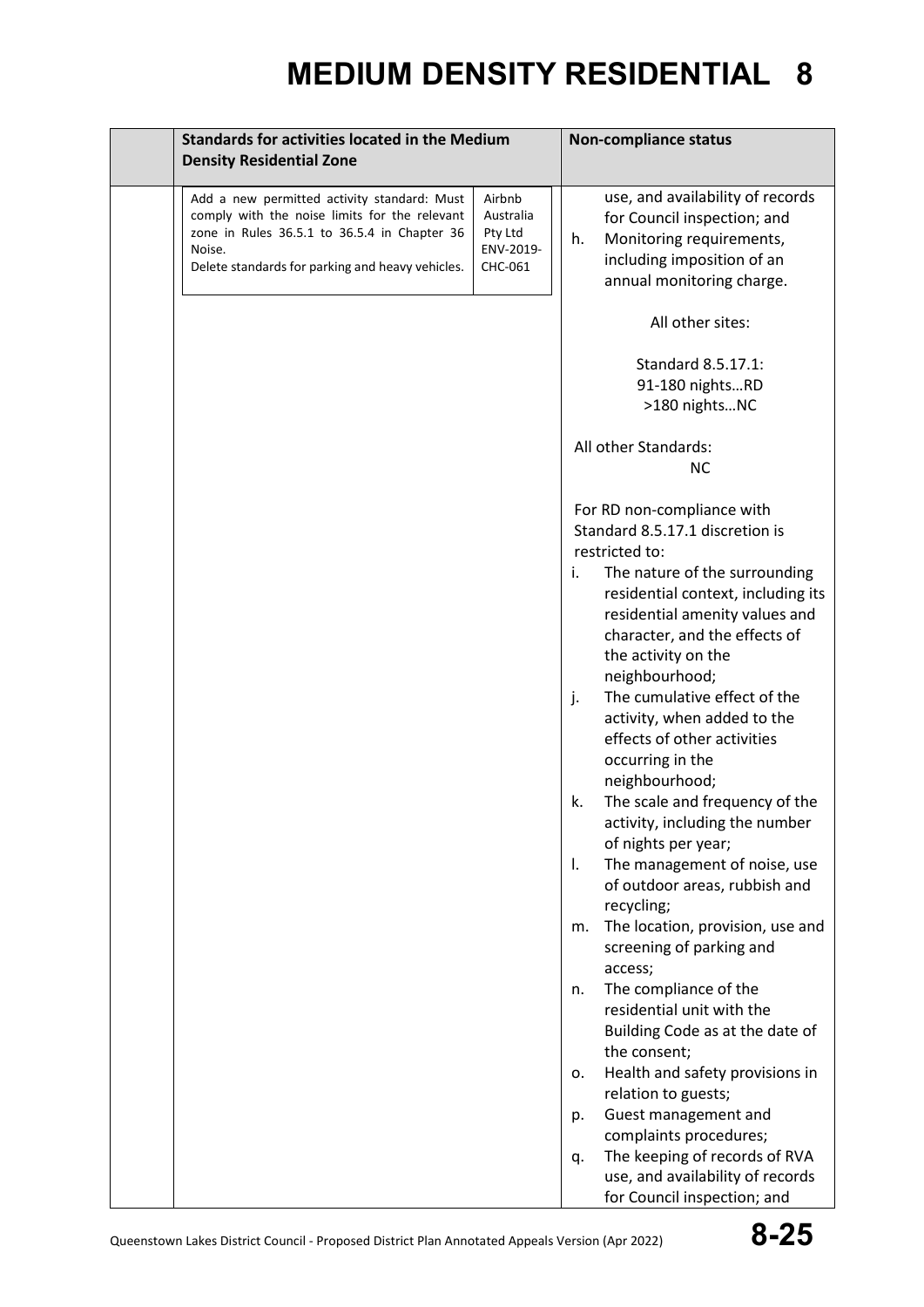|        | <b>Standards for activities located in the Medium</b><br><b>Density Residential Zone</b> |                                                                                                                                                                                                                                                   | <b>Non-compliance status</b>                            |                                                                                                  |  |
|--------|------------------------------------------------------------------------------------------|---------------------------------------------------------------------------------------------------------------------------------------------------------------------------------------------------------------------------------------------------|---------------------------------------------------------|--------------------------------------------------------------------------------------------------|--|
|        |                                                                                          |                                                                                                                                                                                                                                                   |                                                         |                                                                                                  |  |
|        |                                                                                          |                                                                                                                                                                                                                                                   | Monitoring requirements,<br>r.                          |                                                                                                  |  |
|        |                                                                                          |                                                                                                                                                                                                                                                   | including imposition of an<br>annual monitoring charge. |                                                                                                  |  |
| 8.5.17 | Homestay                                                                                 |                                                                                                                                                                                                                                                   |                                                         | Standards 8.5.18.1 and 8.5.18.2:                                                                 |  |
|        |                                                                                          |                                                                                                                                                                                                                                                   |                                                         | <b>RD</b>                                                                                        |  |
|        | 8.5.17.1                                                                                 | Must not exceed 5 paying guests on a                                                                                                                                                                                                              |                                                         |                                                                                                  |  |
|        |                                                                                          | site per night.                                                                                                                                                                                                                                   |                                                         | All other Standards:                                                                             |  |
|        | 8.5.17.2                                                                                 | Must comply with minimum parking                                                                                                                                                                                                                  |                                                         | <b>NC</b>                                                                                        |  |
|        |                                                                                          | requirements of standard 29.8.9 in                                                                                                                                                                                                                |                                                         | For non-compliance with Standards<br>8.5.18.1 and 8.5.18.2 discretion is                         |  |
|        |                                                                                          | Chapter 29 Transport.                                                                                                                                                                                                                             |                                                         |                                                                                                  |  |
|        |                                                                                          |                                                                                                                                                                                                                                                   |                                                         | restricted to                                                                                    |  |
|        | 8.5.17.3                                                                                 | Must not<br>generate                                                                                                                                                                                                                              | vehicle<br>any                                          |                                                                                                  |  |
|        |                                                                                          | movements by heavy vehicles, coaches<br>or buses to and from the site.                                                                                                                                                                            |                                                         | a.<br>The nature of the surrounding                                                              |  |
|        |                                                                                          |                                                                                                                                                                                                                                                   |                                                         | residential context, including its<br>residential amenity values and                             |  |
|        | 8.5.17.4                                                                                 | The Council must be notified in writing                                                                                                                                                                                                           |                                                         | character, and the effects of the                                                                |  |
|        |                                                                                          | prior to the commencement of a                                                                                                                                                                                                                    |                                                         | activity on the neighbourhood;                                                                   |  |
|        |                                                                                          | Homestay activity.                                                                                                                                                                                                                                |                                                         |                                                                                                  |  |
|        | 8.5.17.5                                                                                 | Up to date records of the Homestay                                                                                                                                                                                                                |                                                         | The cumulative effect of the<br>b.<br>activity, when added to the<br>effects of other activities |  |
|        |                                                                                          | activity must be kept, including a                                                                                                                                                                                                                |                                                         |                                                                                                  |  |
|        |                                                                                          | record of the number of guests staying                                                                                                                                                                                                            |                                                         | occurring in the neighbourhood;                                                                  |  |
|        |                                                                                          |                                                                                                                                                                                                                                                   | per night, and in a form that can be                    |                                                                                                  |  |
|        |                                                                                          | made available for inspection by the<br>Council at 24 hours' notice.                                                                                                                                                                              |                                                         | The scale and frequency of the<br>c.<br>activity, including the number of                        |  |
|        |                                                                                          |                                                                                                                                                                                                                                                   |                                                         | nights per year;                                                                                 |  |
|        |                                                                                          |                                                                                                                                                                                                                                                   |                                                         | The management of noise, use of<br>d.<br>outdoor areas, rubbish and<br>recycling;                |  |
|        |                                                                                          | Note: The Council may request that records are                                                                                                                                                                                                    |                                                         |                                                                                                  |  |
|        |                                                                                          | made available to the Council for inspection, at 24                                                                                                                                                                                               |                                                         |                                                                                                  |  |
|        |                                                                                          | hours' notice, in order to monitor compliance with<br>rules 8.5.18.1 to 8.5.18.5.                                                                                                                                                                 |                                                         |                                                                                                  |  |
|        |                                                                                          |                                                                                                                                                                                                                                                   |                                                         | The location, provision, use and<br>е.                                                           |  |
|        |                                                                                          | Rule 8.5.18 and relief sought<br><b>Appellant</b>                                                                                                                                                                                                 |                                                         | screening of parking and access;                                                                 |  |
|        |                                                                                          |                                                                                                                                                                                                                                                   | Court<br><b>Number</b>                                  | f.<br>The keeping of records of                                                                  |  |
|        |                                                                                          | Rule 8.5.18<br>Wayfare<br>Group Ltd<br>Homestay<br>ENV-2019-                                                                                                                                                                                      |                                                         | Homestay use, and availability of                                                                |  |
|        |                                                                                          |                                                                                                                                                                                                                                                   |                                                         | records for Council inspection;                                                                  |  |
|        |                                                                                          |                                                                                                                                                                                                                                                   |                                                         | and                                                                                              |  |
|        |                                                                                          | 8.5.18.3 Must not generate any vehicle                                                                                                                                                                                                            | CHC-076                                                 | Monitoring requirements,<br>g.                                                                   |  |
|        |                                                                                          | movements by heavy vehicles, coaches or buses<br>to and from the site.<br>Non-compliance with any of the permitted<br>Airbnb<br>activity standards for Homestays should default<br>Australia<br>to a controlled activity in all zones.<br>Pty Ltd |                                                         | including imposition of an annual                                                                |  |
|        |                                                                                          |                                                                                                                                                                                                                                                   |                                                         | monitoring charge.                                                                               |  |
|        |                                                                                          |                                                                                                                                                                                                                                                   |                                                         |                                                                                                  |  |
|        |                                                                                          |                                                                                                                                                                                                                                                   |                                                         |                                                                                                  |  |
|        | ENV-2019-                                                                                |                                                                                                                                                                                                                                                   |                                                         |                                                                                                  |  |
|        |                                                                                          |                                                                                                                                                                                                                                                   | CHC-061                                                 |                                                                                                  |  |
| 8.5.18 |                                                                                          | No fencing shall be constructed in a building                                                                                                                                                                                                     |                                                         | <b>RD</b>                                                                                        |  |
|        | restriction area adjoining Hayes Creek and the                                           |                                                                                                                                                                                                                                                   |                                                         | Discretion is restricted to:                                                                     |  |